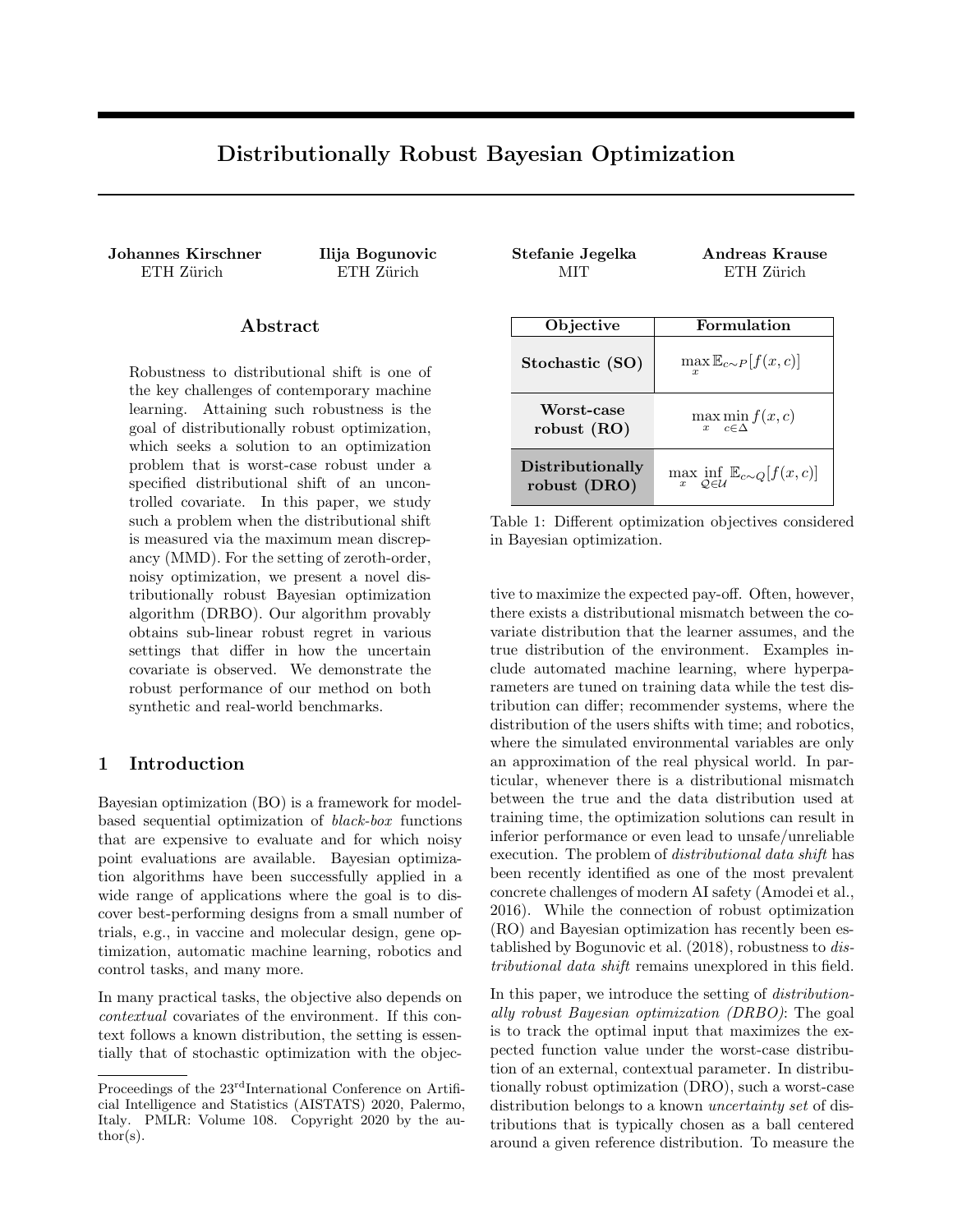distance between distributions, in this work, we focus on the kernel-based maximum mean discrepancy (MMD) distance. This metric fits well with the kernelbased regularity assumptions on the unknown function that are typically made in Bayesian optimization.

## 1.1 Related Work

A large number of Bayesian optimization algorithms have been developed over the years, (e.g. Srinivas et al., 2010; Wang and Jegelka, 2017; Hennig and Schuler, 2012; Chowdhury and Gopalan, 2017; Bogunovic et al., 2016b). Several practical variants of the standard setting were addressed recently, including contextual (Krause and Ong, 2011; Valko et al., 2013; Lamprier et al., 2018; Kirschner and Krause, 2019) and time-varying (Bogunovic et al., 2016a) BO, high-dimensional BO (Djolonga et al., 2013; Kandasamy et al., 2015; Kirschner et al., 2019), BO with constraints (Gardner et al., 2014; Gelbart et al., 2014), heteroscedastic noise (Kirschner and Krause, 2018) and uncertain inputs (Oliveira et al., 2019).

Two classical objectives for optimization under uncertainty are stochastic optimization (SO) (Srinivas et al., 2010; Krause and Ong, 2011; Lamprier et al., 2018; Oliveira et al., 2019; Kirschner and Krause, 2019) and robust optimization (RO) (Bogunovic et al., 2018), see Table 1. SO asks for a solution that performs well in expectation over an uncontrolled, stochastic covariate. Here, the assumption is that the distribution of the contextual parameter is known, or (i.i.d.) samples are provided. Some variants of SO have been considered in the related contextual Bayesian optimization works (Krause and Ong, 2011; Valko et al., 2013; Kirschner and Krause, 2019). RO aims at a solution that is robust with respect to the worst possible realization of the context parameter. The RO objective has recently been studied in Bayesian optimization in (Bogunovic et al., 2018); the authors provide a robust BO algorithm, and obtain strong regret guarantees. In many practical scenarios, however, the solution to the SO problem might be highly non-robust, while on the other hand, the worst-case RO solution might be overly *pessimistic*. This motivates us to consider the distributionally robust optimization (DRO), which is a "middle ground" between SO and RO.

Distributionally robust optimization (DRO) dates back to the seminal work of Scarf (1957) and since then it has become an important topic in robust optimization (e.g. Bertsimas et al., 2018; Goh and Sim, 2010). It has recently received significant attention in machine learning, in particular due to its relation to regularization, adversarial learning, and generalization (Staib et al., 2018). The full literature on DRO is too vast to be adequately covered here, so we refer the interested reader to the recent review by Rahimian and Mehrotra (2019) and references within. For defining the uncertainty sets of distributions, different DRO works have studied  $\phi$ -divergences (Ben-Tal et al., 2013; Namkoong and Duchi, 2017), Wasserstein (Gao et al., 2017; Esfahani and Kuhn, 2018; Sinha et al., 2017) and the MMD (Staib and Jegelka, 2019) distances. In this work, we focus on the kernel-based MMD distance, but unlike previous DRO works, we assume that the objective function is unknown, and only noisy point evaluations are available.

We conclude this section by mentioning other robust aspects and settings that have been previously considered in Bayesian optimization. BO with outliers has been considered by Martinez-Cantin et al. (2017), while the setting in which sampled points are subject to uncertainty has been studied by Nogueira et al. (2016); Beland and Nair (2017); Oliveira et al. (2019). These settings differ significantly from the one considered in this paper and they do not consider robustness under distributional shift. Finally, we note that another robust BO algorithm has been recently developed for playing unknown repeated games against non-cooperative agents (Sessa et al., 2019).

While this work was under submission, a related approach for distributionally robust Bayesian quadrature appeared online (Nguyen et al., 2020). The authors propose an approach based on Thompson sampling to solve a related robust objective for Bayesian quadrature. Our work captures this scenario in the "simulator setting", detailed below. The main difference in the analysis is that we bound worst-case frequentist regret opposed to the expected Bayesian regret.

Contributions We propose a novel, distributionally robust Bayesian optimization (DRBO) algorithm. Our analysis shows that the DRBO achieves sublinear robust regret on several variants of the setting. Finally, we demonstrate robust performance of the DRBO method on synthetic and real-world benchmarks.

# 2 Problem Statement

Let  $f : \mathcal{X} \times \mathcal{C} \rightarrow \mathbb{R}$  be an unknown reward function defined over a parameter space  $\mathcal{X} \times \mathcal{C}$  with finite<sup>1</sup> action and context sets,  $\mathcal{X}$  and  $\mathcal{C}$ . The objective is to optimize f from sequential and noisy point evaluations. In our main setup, at each time step t, the learner chooses  $x_t \in \mathcal{X}$  whereas the environment provides the context  $c_t \in \mathcal{C}$  together with the noisy function observation  $y_t = f(x_t, c_t) + \xi_t$ , where

<sup>1</sup>Our formulation and the theory extend to continuous sets  $\mathcal C$  and  $\mathcal X$ , but for the algorithm we rely on solving a convex program of size  $|\mathcal{C}|$ .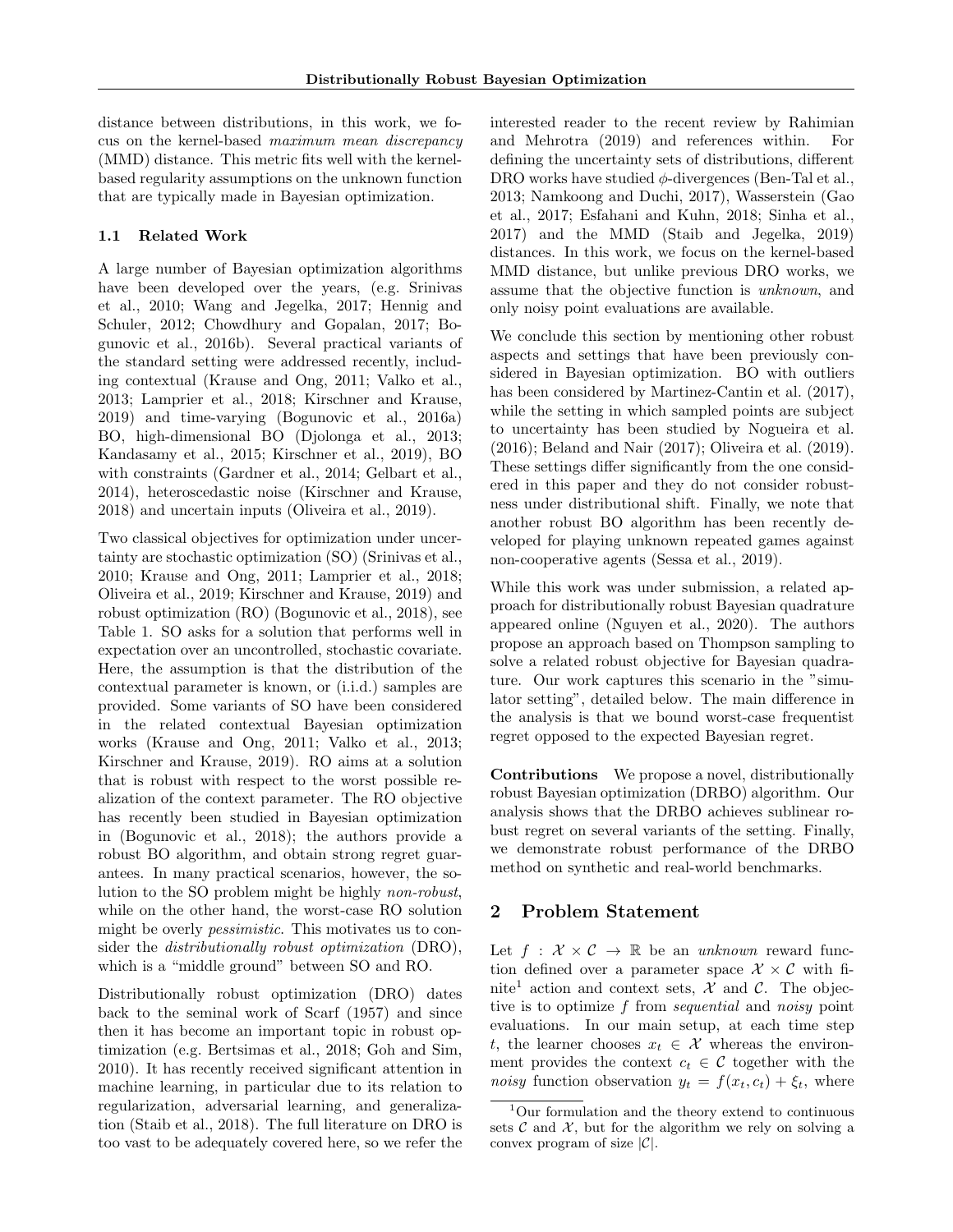$\xi_t \sim \mathcal{N}(0, \sigma^2)$  with known  $\sigma^2$  and independence between time steps. More generally, our results hold if the noise is  $\sigma$ -sub-Gaussian, which allows for non-Gaussian likelihoods (e.g., bounded noise). Further, we assume that  $c_t$  is sampled independently from an unknown, time-dependent distribution  $P_t^*$ .

Optimization objective. We consider the distributionally robust optimization (DRO) (Scarf, 1957) objective, which asks to perform well simultaneously for a range of problems, each determined by a distribution in some uncertainty set. This is in contrast to SO, where we seek good performance against a single problem instance parametrized by a given distribution.

In DRO, the objective is to find  $x \in \mathcal{X}$  that solves

$$
\max_{x \in \mathcal{X}} \inf_{Q \in \mathcal{U}_t} \mathbb{E}_{c \sim Q}[f(x, c)]. \tag{1}
$$

Here,  $\mathcal{U}_t$  is a known *uncertainty set* of distributions over  $\mathcal C$  that can depend on the step  $t$  and contains the true distribution  $P_t^* \in \mathcal{U}_t$ . Typically,  $\mathcal{U}_t$  is chosen as a ball of radius (or margin)  $\epsilon_t > 0$ , and centered around a given reference distribution  $P_t$  on  $\mathcal{C}$ , i.e.,

$$
\mathcal{U}_t = \{Q : d(Q, P_t) \le \epsilon_t\},\
$$

where  $d(\cdot, \cdot)$  measures the discrepancy between two distributions. A possible choice for the reference distribution  $P_t$ , is the empirical sample distribution  $\hat{P}_t =$  $t^{-1} \sum_{s=1}^{t} \delta_{cs}$ , which is an instance of *data-driven DRO* (Bertsimas et al., 2018). Depending on the underlying function and the uncertainty set  $\mathcal{U}_t$ , the robust solution can significantly differ from the solution to the stochastic objective max $_{x\in\mathcal{X}}\mathbb{E}_{c\sim P}[f(x,c)]$  for a fixed (and typically known) distribution P. We illustrate such a case in Fig. 1.

Hence, at time step  $t$ , the learner receives a reference distribution  $P_t \in \mathcal{P}(C)$  and margin  $\epsilon_t > 0$ . Our objective is to choose a sequence of actions  $x_1, \ldots, x_T$  that minimizes robust cumulative regret:

$$
R_T = \sum_{t=1}^T \inf_{Q \in \mathcal{U}_t} \mathbb{E}_Q[f(x_t^*, c)] - \inf_{Q \in \mathcal{U}_t} \mathbb{E}_Q[f(x_t, c)], \quad (2)
$$

where  $x_t^* = \max_{x \in \mathcal{X}} \inf_{Q \in \mathcal{U}_t} \mathbb{E}_Q[f(x, c)].$  The robust regret measures the cumulative loss of the learner on the chosen sequence of actions w.r.t. the worst case distribution over C.

RKHS Regression. The main regularity assumption of Bayesian optimization is that f belongs to a reproducing kernel Hilbert space (RKHS)  $H$  with known kernel k. We denote the Hilbert norm by  $\|\cdot\|_{\mathcal{H}}$  and assume  $||f||_{\mathcal{H}} \leq B$  for some known  $B > 0$ . From the observed data  $\mathcal{D}_t = \{(x_1, c_1, y_1), \ldots, (x_t, c_t, y_t)\},\$ we



Figure 1: A function where the robust solution significantly differs from the stochastic solution. The learner obtains the blue reference distribution over the context set C and chooses a design  $x \in \mathcal{X}$ . If the distribution over the context set is equal to the reference, the solution marked by the triangle maximizes the expected reward. On the other hand, if the true distribution (orange) is shifted away from the reference, the flatter region of the reward function, marked by the star, provides higher expected reward.

can compute a kernel ridge regression estimate with

$$
\hat{f}_t = \underset{g \in \mathcal{H}}{\arg \min} \sum_{i=1}^{t-1} (g(x_i, c_i) - y_i)^2 + ||g||_{\mathcal{H}}^2. \qquad (3)
$$

The representer theorem provides the standard, closed-form solution for the least-squares estimate (Rasmussen and Williams, 2006). The next lemma is a standard result by Srinivas et al. (2010); Abbasi-Yadkori (2013). It provides a frequentist confidence interval of the form  $[f_t(x, c) \pm \beta_t \sigma_t(x, c)]$  that contains the true function values  $f(x, c)$  with high probability. The exact definitions of  $\hat{f}_t$  and  $\sigma_t$  can be found in Appendix A; we just note here that  $\hat{f}_t(x, c)$  and  $\sigma_t(x,c)^2$  are the posterior mean and posterior variance functions of the corresponding Bayesian Gaussian process model (Rasmussen and Williams, 2006). We denote the data kernel matrix by  $(K_t)_{i,j=1,\ldots,t}$  =  $k(x_i, c_i, x_j, c_j)$ , and assume that  $k(x, c, x', c') \leq 1$ .

**Lemma 1.** With probability at least  $1 - \delta$ , for any  $x \in \mathcal{X}, c \in \mathcal{C}$  at any time  $t \geq 1$ ,

$$
|\hat{f}_t(x, c) - f(x, c)| \le \beta_t \sigma_t(x, c)
$$
  
with  $\beta_t = \sigma \sqrt{\log \det (1_t + K_t) + 2 \log \frac{1}{\delta}} + B.$ 

We explicitly define the upper and lower confidence bounds for every  $x \in \mathcal{X}$  and  $c \in \mathcal{C}$  as follows:

$$
\begin{aligned} \text{ucb}_t(x,c) &:= \hat{f}_t(x,c) + \beta_t \sigma_t(x,c), \\ \text{lcb}_t(x,c) &:= \hat{f}_t(x,c) - \beta_t \sigma_t(x,c). \end{aligned}
$$

For a fixed x, we use  $\mathrm{ucb}_x^t := \mathrm{ucb}_t(x, \cdot)$  and  $\mathrm{lcb}_x^t :=$  $lcb_t(x, \cdot)$  to refer to the corresponding vectors in  $\mathbb{R}^{|\mathcal{C}|}$ .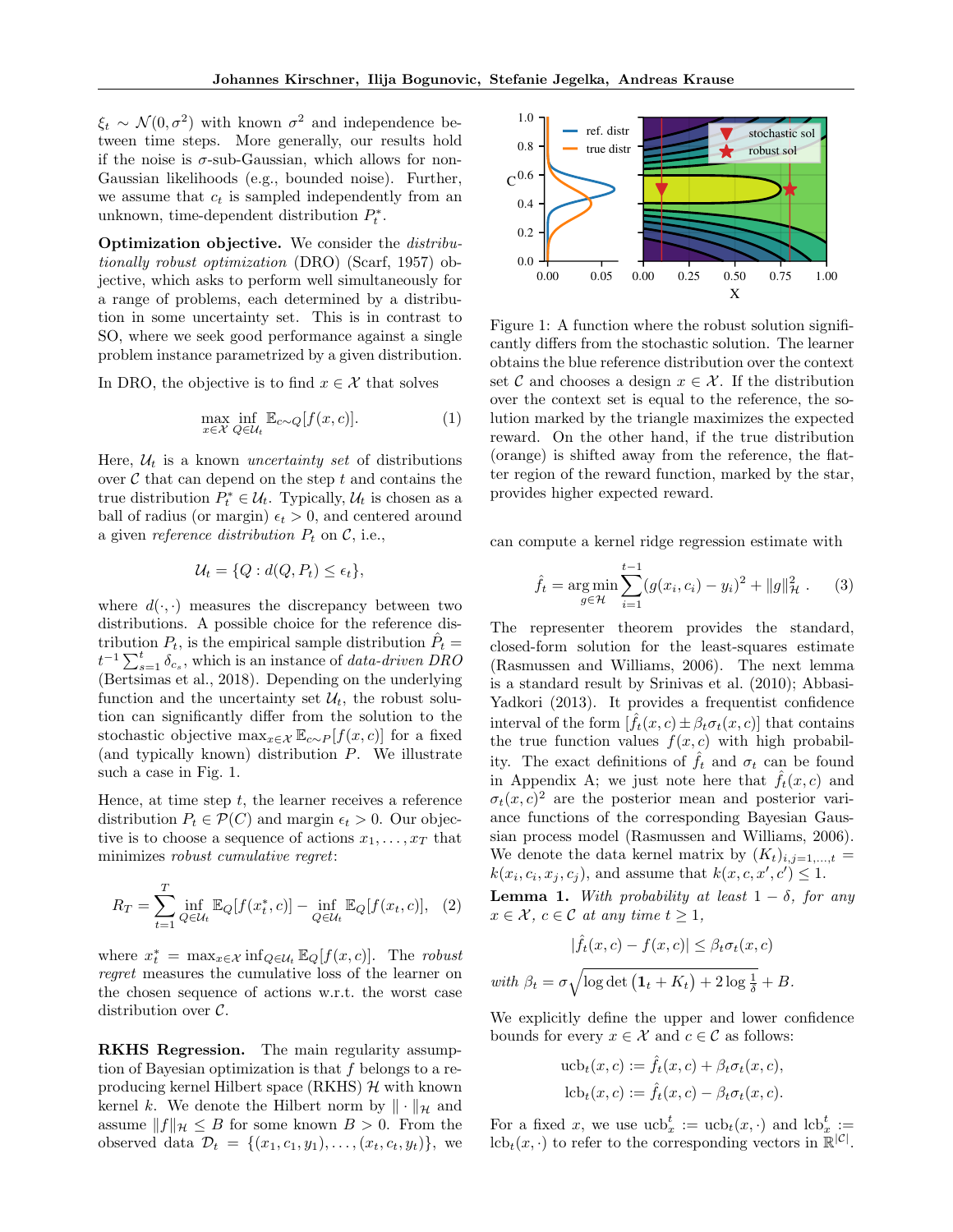Finally, we introduce a sample complexity parameter, the maximum information gain:

$$
\gamma_T := \max_{\{(x_t, c_t)\}_{t=1}^T} \log \det (\mathbf{1}_t + K_T) . \tag{4}
$$

The information gain appears in the regret bounds for Bayesian optimization (Srinivas et al., 2010). Analytical upper bounds are known for a range of kernels, e.g., for the RBF kernel,  $\gamma_T \leq \mathcal{O}(\log(T)^{d+1})$  if  $\mathcal{X} \times \mathcal{C} \subset \mathbb{R}^d$ .

Maximum Mean Discrepancy (MMD). MMD is a kernel-based discrepancy measure between distributions (e.g., Muandet et al. (2017)). It has been used in various applications, including generative modeling (Sutherland et al., 2016; Binkowski et al., 2018), DRO (Staib and Jegelka, 2019) and kernel sample tests (Gretton et al., 2012; Chwialkowski et al., 2016). Let  $\mathcal{H}_M$  be an RKHS with corresponding kernel  $k_M$ :  $C \times C \rightarrow \mathbb{R}$ . For two distributions P and Q over C, the maximum mean discrepancy (MMD) is

$$
d(P,Q) := \sup_{g \in \mathcal{H}_M: ||g||_{\mathcal{H}_M} \le 1} \mathbb{E}_{c \sim P}[g(c)] - \mathbb{E}_{c \sim Q}[g(c)] .
$$
\n(5)

Note that the kernel  $k_M$  over  $\mathcal C$  that defines the MMD is different from the kernel k over  $\mathcal{X} \times \mathcal{C}$  that is used for regression. An equivalent way of writing  $d(P,Q)$ is via kernel mean embeddings (Muandet et al., 2017, Section 3.5). Specifically, any distribution  $P$  over  $\mathcal C$ can be embedded into  $\mathcal{H}_M$  via the mean embedding  $m_P = \mathbb{E}_{c \sim P}[k_M(c, \cdot)],$  which satisfies  $\langle m_P, k_M(c', \cdot) \rangle =$  $\mathbb{E}_{c\sim P}[k_M(c',c)]$  for all  $c' \in \mathcal{C}$ . An equivalent expression for the MMD (5) is

$$
d(P,Q) = \|m_P - m_Q\|_{\mathcal{H}} .
$$
 (6)

More explicitly, for finite context set  $\mathcal C$  and probability vectors  $w_i = \mathbb{P}_P[c_i]$  and  $w'_i = \mathbb{P}_Q[c_i]$ , the kernel mean embeddings are  $m_P = \sum_{i=1}^n w_i k_M(c_i, \cdot)$  and  $m_Q = \sum_{i=1}^n w_i k_M(c_i, \cdot)$ , respectively. With the kernel matrix  $\sum_{i=1}^n w'_i k_M(c_i, \cdot)$ , respectively. With the kernel matrix  $(M)_{ij} := k_M(c_i, c_j)$ , the MMD becomes

$$
d(P,Q) = \sqrt{(w - w')^{\top} M (w - w')} =: ||w - w'||_M.
$$

## 3 Distributionally Robust Bayesian Optimization

We now introduce a Bayesian optimization algorithm for our main objective (2). We will start with a general formulation that allows for time-dependent reference distributions  $P_t$  and margins  $\epsilon_t$ . We then continue with *data-driven* DRO (Bertsimas et al., 2018), where we specialize the general setup and choose the empirical distribution  $P_t = \frac{1}{t} \sum_{s=1}^t \delta_{c_s}$  as reference distribution. Hence, our algorithm chooses actions that are

## Algorithm 1 DRBO - General Setting

Initialize  $(K_x)_{i,j} = k(x, c_i, x, c_j), C = \{c_1, \ldots, c_n\}$ For step  $t = 1, 2, \ldots, T$ :

- 1. Learner obtains reference distribution  $P_t$  with  $w_i^t = \mathbb{P}[c = c_i]$ , and margin  $\epsilon_t$
- 2. Define  $(\mathrm{ucb}_x^t)_j := \hat{f}_t(x, c_j) + \beta_t \sigma_t(x, c_j)$
- 3. Define  $w_x^{\text{ucb}_t} := \arg \min_{w'} \langle \text{ucb}_x^t, w' \rangle$ , s.t.  $||w'||_1 =$  $1, 0 \leq w'_j \leq 1 \ (\forall j \in [n]), \text{ and } ||w'-w^t||_M \leq \epsilon_t$
- 4. Choose action  $x_t = \arg \max_{x \in \mathcal{X}} \langle w_x^{\text{ucb}_t}, \text{ucb}_x^t \rangle$
- 5. Learner observes  $c_t \sim P_t^*$  and  $y_t = f(x_t, c_t) + \xi_t$ .
- 6. Use  $\{x_t, c_t, y_t\}$  to update  $\hat{f}_{t+1}(\cdot, \cdot)$  and  $\sigma_{t+1}(\cdot, \cdot)$ .

robust w.r.t. the estimation error of the true context distribution. Finally, we motivate and discuss the  $sim$ ulator setting, where the learner is allowed to choose the context  $c_t$  and obtains the corresponding evaluation  $y_t = f(x_t, c_t) + \xi_t$ .

## 3.1 General DRBO

In our general DRBO formulation, the interaction protocol at time  $t$  is specified by the following steps:

1. The environment chooses a reference distribution  $P_t$  and margin  $\epsilon_t$ . This defines the uncertainty set

$$
\mathcal{U}_t = \{Q : d(Q, P_t) \le \epsilon_t\} . \tag{7}
$$

- 2. The learner observes  $P_t$  and  $\epsilon_t$ , and chooses a robust action  $x_t \in \mathcal{X}$ .
- 3. The environment chooses a sampling distribution  $P_t^* \in \mathcal{U}_t$  and the context is realized as an independent sample  $c_t \sim P_t^*$ .
- 4. The learner observes the reward  $y_t = f(x_t, c_t) + \xi_t$ and  $c_t \sim P_t^*$ .

We make no further assumptions on how the environment chooses the sequences  $P_t, P_t^*$  and  $\epsilon_t$ . The DRBO algorithm for this setting is given in Algorithm 1. Recall that  $P_t$  is a distribution over the finite context set C with n elements, and we use  $w^t \in \mathbb{R}^n$  to denote a probability vector with entries  $w_i^t = \mathbb{P}_{P_t}[c = c_i]$  for every  $i \in [n]$ . With this, the inner adversarial problem for a fixed action  $x$  can be equivalently written as:

$$
\inf_{Q:d(P_t,Q)\leq\epsilon_t} \mathbb{E}_{c\sim Q}[f(x,c)] = \min_{\substack{w':\|w'\|_1=1,\\0\leq w'_j\leq 1 \,\forall j\in [n],\\ \|w'-w^t\|_M\leq\epsilon_t}} \langle w', f_x\rangle,
$$
\n
$$
(8)
$$

where  $f_x := f(x, \cdot) \in \mathbb{R}^n$ , and  $M \in \mathbb{R}^{n \times n}$  with  $(M)_{ij} := k_M(c_i, c_j)$ . In particular the solution to (8)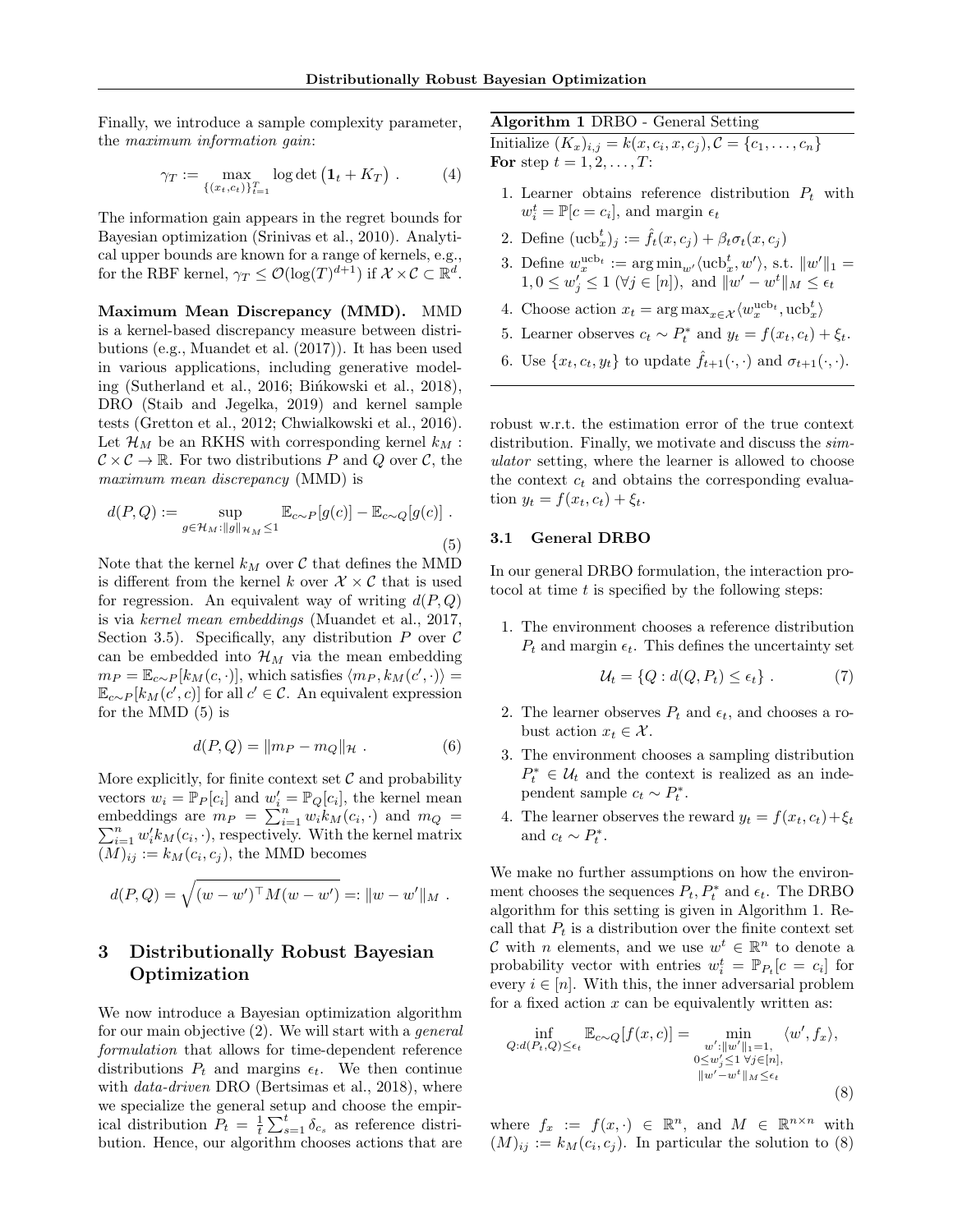is the worst-case distribution over  $c$  for the objective f if the learner chooses action  $x$ . Since the constraints are convex, the program (8) can be solved efficiently by standard convex optimization solvers.

Since the true function values  $f_x$  are unknown to the learner, we can only obtain an approximate solution to (8). In our algorithm, we hence use an optimistic upper bound instead. Specifically, we substitute  $\mathrm{ucb}_x^t$ for  $f_x$  to compute the "optimistic" worst-case distribution for every action  $x$ . Finally, at time  $t$ , the learner chooses  $x_t$  that maximizes the optimistic expected reward under the worst-case distribution.

The DRBO algorithm achieves the following regret bound.

**Theorem 2.** The robust regret  $R_T$  of Algorithm 1, with  $\beta_t = \sigma \sqrt{\log \det (1_t + K_t) + 2 \log \frac{2}{\delta}} + B$ , is bounded with probability at least  $1 - \delta$  by

$$
R_T \le 4\beta_T \sqrt{T(\gamma_T + 4\log\left(\frac{12}{\delta}\right))} + 2B' \sum_{t=1}^T \epsilon_t.
$$

Here,  $\gamma_T$  is the maximum information gain defined in Eq. (4),  $||f||_{\mathcal{H}} \leq B$  and  $B' = \max_{x \in \mathcal{X}} ||f_x||_{M^{-1}}$ .

The complete proof is given in Appendix B.1, and we only sketch the main steps here. Denote by  $w_t^*$  the probability vector of the true distribution at time t, and by  $w_{x_t}^f$  the solution to (8) at  $x_t$ . The idea is to bound the instantaneous regret at time  $t$  by

$$
r_t = \inf_{Q:d(P_t,Q) \leq \epsilon_t} \mathbb{E}_Q[f(x^*,c)] - \inf_{Q:d(P_t,Q) \leq \epsilon_t} \mathbb{E}_Q[f(x_t,c)]
$$
  
\n
$$
\stackrel{(i)}{\leq} \langle w_t^*, \operatorname{ucb}_{x_t}^t \rangle - \langle w_{x_t}^f, f_{x_t} \rangle
$$
  
\n
$$
= \langle w_t^*, \operatorname{ucb}_{x_t}^t - f_{x_t} \rangle + \langle w_t^* - w_{x_t}^f, f_{x_t} \rangle
$$
  
\n
$$
\stackrel{(ii)}{\leq} 2\beta_t \langle w_t^*, \sigma_t(x_t, \cdot) \rangle + ||w_t^* - w_{x_t}^f||_M ||f_{x_t}||_{M^{-1}}
$$
  
\n
$$
\stackrel{(iii)}{\leq} 2\beta_T \langle w_t^*, \sigma_t(x_t, \cdot) \rangle + 2\epsilon_t B'.
$$

For the first inequality (i), we used that  $f_x \leq ucb_x$ , the definition of the UCB action and that  $w_t^* \in \mathcal{U}_t$ . In step (ii), we use Cauchy-Schwarz and the confidence bounds, and step (iii) follows since  $w_{x_t}^f \in \mathcal{U}_t$ . From here it remains to sum the instantaneous regret, where we rely on Lemma 3 in (Kirschner and Krause, 2018) to relate the expectation over the true sampling distribution  $\langle w_t^*, \sigma_t(x_t, \cdot) \rangle$  to the observed values  $\sigma_t(x_t, c_t)$ .

In the regret bound in Theorem 2, the first term is the same as the standard regret bound for GP-UCB (Srinivas et al., 2010; Abbasi-Yadkori, 2013) and reflects the statistical convergence rate for estimating the RKHS function. The additional term  $B'T\epsilon$  (for  $\epsilon_t = \epsilon$ ) is specific to our setting. First, the complexity parameter  $B' = \max_{x \in \mathcal{X}} ||f_x||_{M^{-1}}$  quantifies how much the distributional shift can increase the regret on the given objective  $f$ . A crude upper bound is  $B' \leq B \sqrt{\lambda_{\max}(M^{-1})|\mathcal{C}|}$ , but in general  $B'$  can be much smaller. The linear scaling  $\mathcal{O}(\epsilon T)$  of the regret bound is arguably unsatisfying, but seems unavoidable without further assumptions. A problematic case is when the true distribution  $P_t^*$  is supported on a single context, e.g.,  $P_t^* = \delta_{c_1}$ , and the learner is not able to learn the function values at different contexts  $c_i$  for  $i > 1$ . In this case, the learner can never infer the robust solution exactly from the data and consequently incurs constant regret of order  $\epsilon_t$  per round. In practice, we do not expect that this severely affects the performance of our algorithm if the true distribution sufficiently covers the context space. We leave a precise formulation of this intuition for future work.

Instead, in the following sections we explore two different ways of controlling the additional regret that the learner incurs in the general DRBO setting. First, for the data-driven setting, we will set the reference distribution to the empirical distribution of the observed context samples. In this case, the margin  $\epsilon_t$  is the distance to the true sampling distribution, which for the MMD is of order 1/ tance to the true sampling distribution, which for<br>  $\sum_{t=1}^{T} \epsilon_t =$  $\mathcal{O}(\sqrt{T})$ . In the second variant, the learner is allowed to also choose  $c_t$ , which circumvents the estimation problem outlined above and avoids the linear regret term.

#### 3.2 Data-Driven DRBO

In data-driven DRBO, we assume there is a fixed but unknown distribution  $P^*$  on  $\mathcal{C}$ . In each round, the learner first chooses an action  $x_t \in \mathcal{X}$ , and then observes a context sample  $c_t \sim P^*$  together with the corresponding observation  $y_t = f(x_t, c_t) + \xi_t$ . At the beginning of round  $t$ , the learner compute the empirical distribution  $\hat{P}_t = \frac{1}{t-1} \sum_{s=1}^{t-1} \delta_{c_s}$  using the observed contexts  $\{c_1, \ldots, c_{t-1}\}$ . The objective is to choose a sequence of actions  $x_t$ , which is robust to the estimation error in  $\hat{P}_t$ . This corresponds to minimizing the robust regret (2), where we set  $P_t = \hat{P}_t$  for every  $\hat{t}$ .

As the learner observes more context samples, she becomes more confident about the true unknown  $P^*$ . It is therefore reasonable to shrink the uncertainty set of distributions  $\mathcal{U}_t = \{Q : d(Q, \hat{P}_t) \le \epsilon_t\}$  over time. We make use of the following lemma.

**Lemma 3** (Muandet et al.  $(2017)$ , Theorem 3.4). Assume  $k(c_i, c_j) \leq 1$  for all  $c_i, c_j \in \mathcal{C}$ . Let  $P^*$  be the true context distribution over C, and let  $\hat{P}_t = t^{-1} \sum_{s=1}^t \delta_{c_s}$ be the empirical sample distribution. Then, with probability at least  $1 - \delta$ ,

$$
d(P^*, \hat{P}_t) \leq \frac{1}{\sqrt{t}} \left( 2 + \sqrt{2 \log(1/\delta)} \right)
$$

.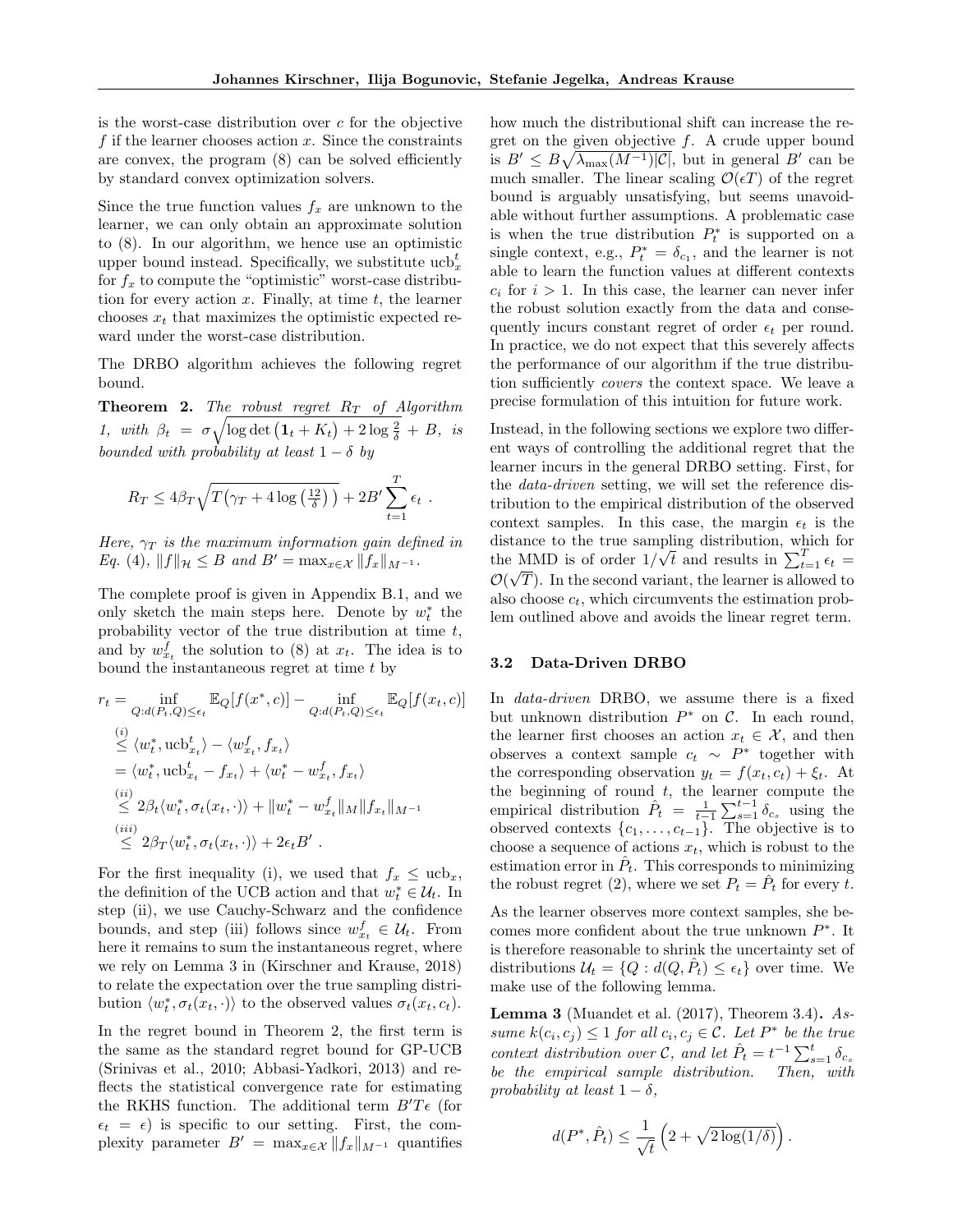Lemma 3 shows how to set the margin  $\epsilon_t$  such that, at time  $t$ , the true distribution is contained with high probability in the uncertainty set around the empirical distribution. The interaction protocol at time  $t$  is then:

1. The learner computes the empirical distribution  $\hat{P}_t$  and corresponding margin  $\epsilon_t$  according to Lemma 3, and defines the uncertainty set

$$
\mathcal{U}_t = \{Q : d(Q, \hat{P}_t) \le \epsilon_t\} .
$$

- 2. The learner chooses a robust action  $x_t$ .
- 3. The learner observes reward  $y_t = f(x_t, c_t) + \xi_t$ and context sample  $c_t \sim P^*$ .

We follow Algorithm 1, and set the reference distribution and margin as outlined above. As a consequence of Theorem 2 we obtain the following regret bound.

**Corollary 4.** The robust regret  $R_T$  of Algorithm 1, with  $\beta_t = \sigma \sqrt{\log \det (1_t + K_t) + 2 \log \frac{3}{\delta}} + B$  and  $\epsilon_t =$  $\frac{1}{\sqrt{2}}$ t  $\left(2+\sqrt{2\log(\frac{6t^2}{\delta})}\right)$  is bounded in the data-driven scenario with probability at least  $1 - \delta$  by

$$
R_T \le 2\beta_T \sqrt{T} \sqrt{\gamma_T (1 + \log(3/\delta))} + 4B' \sqrt{T} \left(2 + \sqrt{2 \log\left(\frac{6T^2}{\delta}\right)}\right) ,\qquad(9)
$$

where  $\gamma_T$  is the maximum information gain as defined in (4),  $||f||_{\mathcal{H}} \leq B$  and  $B' = \max_{x \in \mathcal{X}} ||f_x||_{M^{-1}}$ .

The proof can be found in Appendix B.2. We just note that we increased the value of  $\epsilon_t$  such that Lemma 3 holds simultaneously over all time steps. In the datadriven contextual setting without the robustness requirement, several related approaches have been proposed (Lamprier et al., 2018; Kirschner and Krause, 2019). These are based on computing a UCB score directly at the kernel mean embedding of the empirical distribution  $\hat{P}_t$ . To account for the estimation error, an additional exploration bonus is added. We note that as  $t \to \infty$  and  $\hat{P}_t$  becomes an accurate estimation of  $P^*$ , both robust and non-robust approaches converge to the stochastic solution. The advantage of the robust formulation is that we explicitly minimize the loss under the worst-case estimation error in the context distribution. As we demonstrante in our experiments (in Section 4), DRBO obtains significantly smaller regret when the robust and stochastic solutions are different.

#### 3.3 Simulator DRBO

In our second variant of the general setup, the learner is allowed to choose  $c_t$  in addition to  $x_t$  and then obtains the observation  $y_t = f(x_t, c_t) + \xi_t$ .

## Algorithm 2 DRBO - Simulator Setting

Initialize  $(K_x)_{i,j} = k(x, c_i, x, c_j), C = \{c_1, \ldots, c_n\}$ For step  $t = 1, 2, \ldots, T$ :

- 1. Obtain reference distribution  $P_t$  with  $w_i^t = \mathbb{P}[c =$  $c_i$ , margin  $\epsilon_t$
- 2. Define  $(\mathrm{ucb}_x^t)_j := \hat{f}_t(x, c_j) + \beta_t \sigma_t(x, c_j)$
- 3.  $w_x^{\text{ucb}_t} := \arg \min_{w'} \langle \text{ucb}_x^t, w' \rangle$ , s.t.  $||w'||_1 = 1, 0 \le$  $w_j \leq 1 \ (\forall j \in [n]), \|w' - w\|_M \leq \epsilon_t$
- 4.  $x_t = \arg \max_{x \in \mathcal{X}} \langle w_x^{\text{ucb}_t}, \text{ucb}_x^t \rangle$
- 5.  $c_t = \arg \max_{c \in \mathcal{C}} \sigma_t(x_t, c)$ .
- 6. Observe  $y_t = f(x_t, c_t) + \xi_t$  from simulator

One example of this setting, previously considered in the context of RO (Bogunovic et al., 2018), is when the learner tunes control parameters with a simulator of the environment (e.g. for a building heating system). The simulator gives the learner the ability to evaluate the objective at any specific context  $c_t$ . The objective is to simultaneously (or only at the final time  $T$ ) deploy a robust solution  $x_T$  on the real system, where the covariate  $c_t$  is uncontrolled. Again, the learner's objective is to be robust with respect to an uncertainty set of distributions on  $c_t$  on the real environment (e.g. for heating control, we want robustness on predicted weather conditions that effect the building's state). With this motivation in mind, we refer to this setup as simulator DRBO. Formally, the interaction protocol is:

- 1. The environment provides a reference distribution  $P_t$ , margin  $\epsilon_t$  and uncertainty set  $\mathcal{U}_t$  as before.
- 2. The learner chooses an action  $x_t$  and a context  $c_t \in \mathcal{C}$ .
- 3. The learner observes reward  $y_t = f(x_t, c_t) + \xi_t$ from the simulator.
- 4. The learner deploys a robust action  $x_t$  on the real system (or possibly only at the final step  $T$ ).

We provide Algorithm 2 for this setting. As before,  $x_t$  is an optimistic action under the worst-case distribution. In addition, the learner chooses  $c_t$  =  $\arg \max_{c \in \mathcal{C}} \sigma_t(x_t, c_t)$  as the context with the largest estimation uncertainty at  $x_t$ . We bound the robust regret in the next theorem.

Theorem 5. In the simulator setting, Algorithm 2, with  $\beta_t = \sigma \sqrt{\log \det (1_t + K_t) + 2 \log \frac{1}{\delta}} + B$ , obtains bounded robust regret w.p. at least  $1 - \delta$ ,

$$
R_T \leq 2\beta_T \sqrt{\gamma_T T} \; .
$$

We provide the proof of Theorem 5 in Appendix B.3.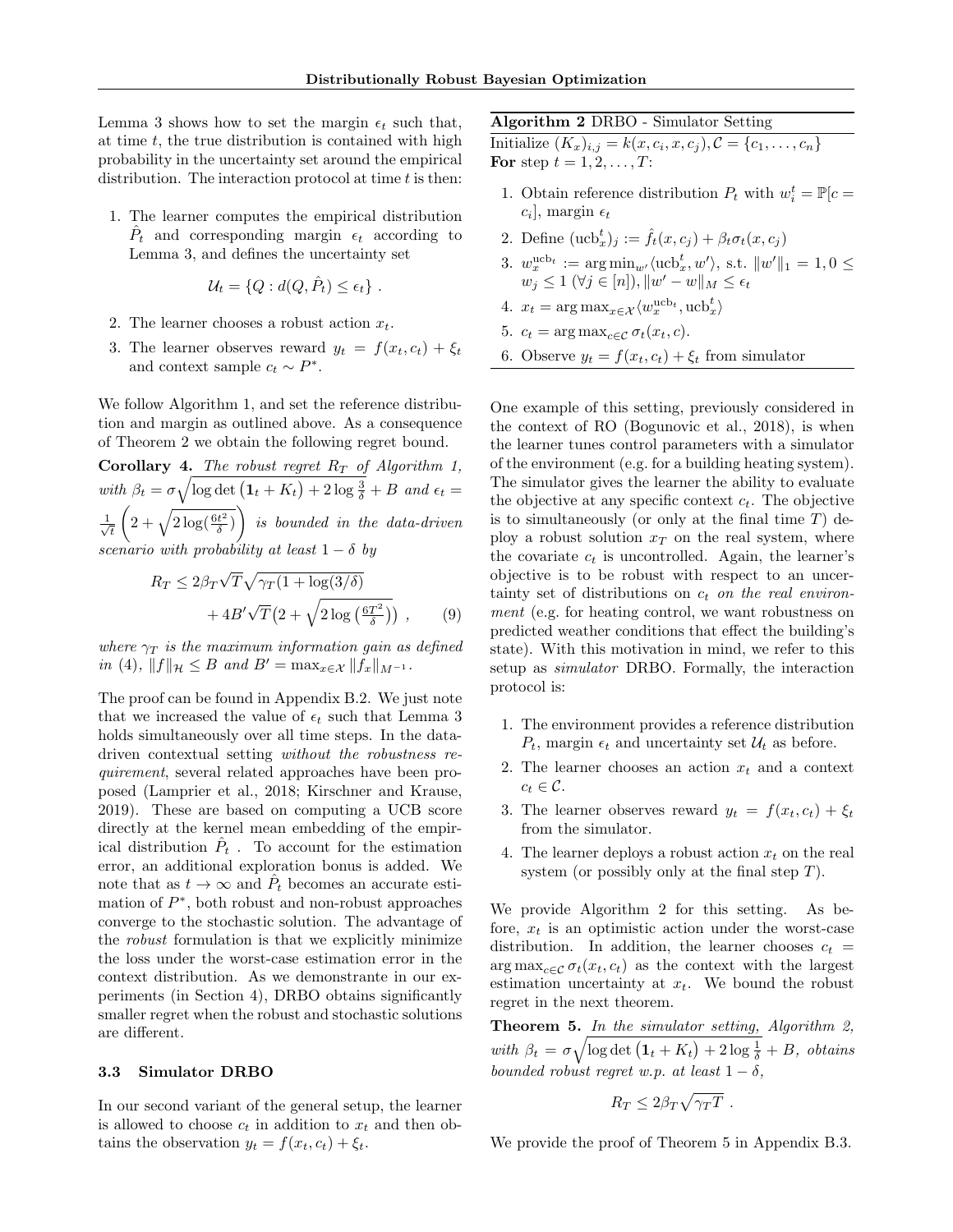

Figure 2: Results for two synthetic benchmarks, where the stochastic, worst-case robust and distributionally robust solution are all different (left) or coincide (right). All plots show robust regret, averaged over 50 independent runs and the error bars indicate the standard error.

Perhaps surprisingly, this rate is the same as for GP-UCB in the standard setting (a similar result was obtained for RO (Bogunovic et al., 2018)). This is because now the learner can estimate  $\hat{f}_t$  globally at any input  $(x_t, c_t) \in \mathcal{X} \times \mathcal{C}$ , and the sample complexity to infer the robust solution only depends on the sample complexity of estimating f.

In the simulator setting, the performance of the final solution can be of significant interest if we aim to deploy the obtained parameter on the real system. To this end, we allow the final solution  $\hat{x}_T$  to be different from the last evaluation  $x_T$ . The metric of interest is then the robust simple regret,

$$
r_T = \max_{x \in \mathcal{X}} \inf_Q \mathbb{E}_{c \sim Q} f(x, c) - \inf_Q \mathbb{E}_{c \sim Q} f(\hat{x}_T, c).
$$

To obtain a bound on the simple regret, we assume that the margin  $\epsilon = \epsilon_t$  and the reference distribution  $P = P_t$  are fixed. This is a natural requirement, which allows the learner to optimize the simple regret for the final solution  $\hat{x}_T$  w.r.t. P and  $\epsilon$ . We choose the final solution  $\hat{x}_T := x_{\hat{t}}$  among the iterates  $x_1, \ldots, x_T$  from Algorithm 2 with

$$
\hat{t} := \underset{t=1,\ldots,T}{\arg\max} \min_{\substack{w': \|w'\|_1=1,\\0\le w'_j\le 1 \,\,\forall j\in [n],\\ \|w'-w^t\|_M\le \epsilon}} \langle w', \text{lcb}^t_{x_t} \rangle . \tag{10}
$$

The program computes the best robust solution among the iterates  $\{x_1, \ldots, x_T\}$  using the *conservative* func-

tion values  $\mathrm{lcb}_{x}^{t}$  of the corresponding time steps t. It is easy to maintain  $\hat{x}_T$  iteratively by computing the conservative, worst-case payoff of the action  $x_t$  and comparing to the previous solution  $\hat{x}_{t-1}$ .

Corollary 6 (Simple Regret). With probability at least  $1 - \delta$ , the solution  $\hat{x}_T$  obtains simple regret

$$
r_T \le 2\beta_T \sqrt{\gamma_T/T}.\tag{11}
$$

This result is a consequence of the fact that the simple regret of  $\hat{x}_t$  is upper bounded by the simple regret of each iterate  $x_t$ . The guarantee then follows from the proof of Theorem 5. We provide the complete argument in Appendix B.4.

## 4 Experiments

We evaluate the proposed DRBO in the general, data-driven and simulator setting on two synthetic test functions, and on a recommender task based on a real-world crop yield data set. In our experiments, we compare to StableOpt (Bogunovic et al., 2018) and a stochastic UCB variant (Srinivas et al., 2010; Kirschner and Krause, 2019).

Baselines The first baseline is a stochastic variant of the UCB approach (Srinivas et al., 2010; Kirschner and Krause, 2019), which chooses actions according to optimistic expected payoff w.r.t. the reference distribution,

$$
x_t^{\text{UCB}} = \underset{x \in \mathcal{X}}{\arg \max} \mathbb{E}_{P_t}[\text{ucb}_t(x, c)] .
$$

Our second baseline is StableOpt (Bogunovic et al., 2018), an approach for worst-case robust optimization. It chooses actions according to

$$
x_t^{\text{STABLE}} = \underset{x \in \mathcal{X}}{\text{arg max}} \min_{c \in \Delta_t} \text{ucb}_t(x, c) ,
$$

for a robustness set of possible context values  $\Delta_t \subset \mathcal{C}$ . There is no canonical way of choosing  $\Delta_t$  in our setting, and we use  $\Delta_t = \{c \in \mathcal{C} : ||c - \mathbb{E}_{c' \sim P_t}[c']||_2 \leq \epsilon_t\}.$ With the decreasing margin and the discretization of the context domain, it can happen that  $\Delta_t$  is an empty set. In this case we explicitly set  $\Delta_t = \{ \arg \min_{c \in \mathcal{C}} || c \mathbb{E}_{c'\sim P_t}[c']\|_2\}.$ 

UCB and StableOpt optimize for the stochastic and worst-case robust solutions respectively, and therefore can exhibit linear regret for the robust regret (unless  $\epsilon_t \rightarrow 0$  as in the data-driven setting). For all approaches we use the same RKHS hyper-parameters. In particularly we set  $\beta_t = 2$ , which is a common practice to improve performance over the (conservative) theoretical values.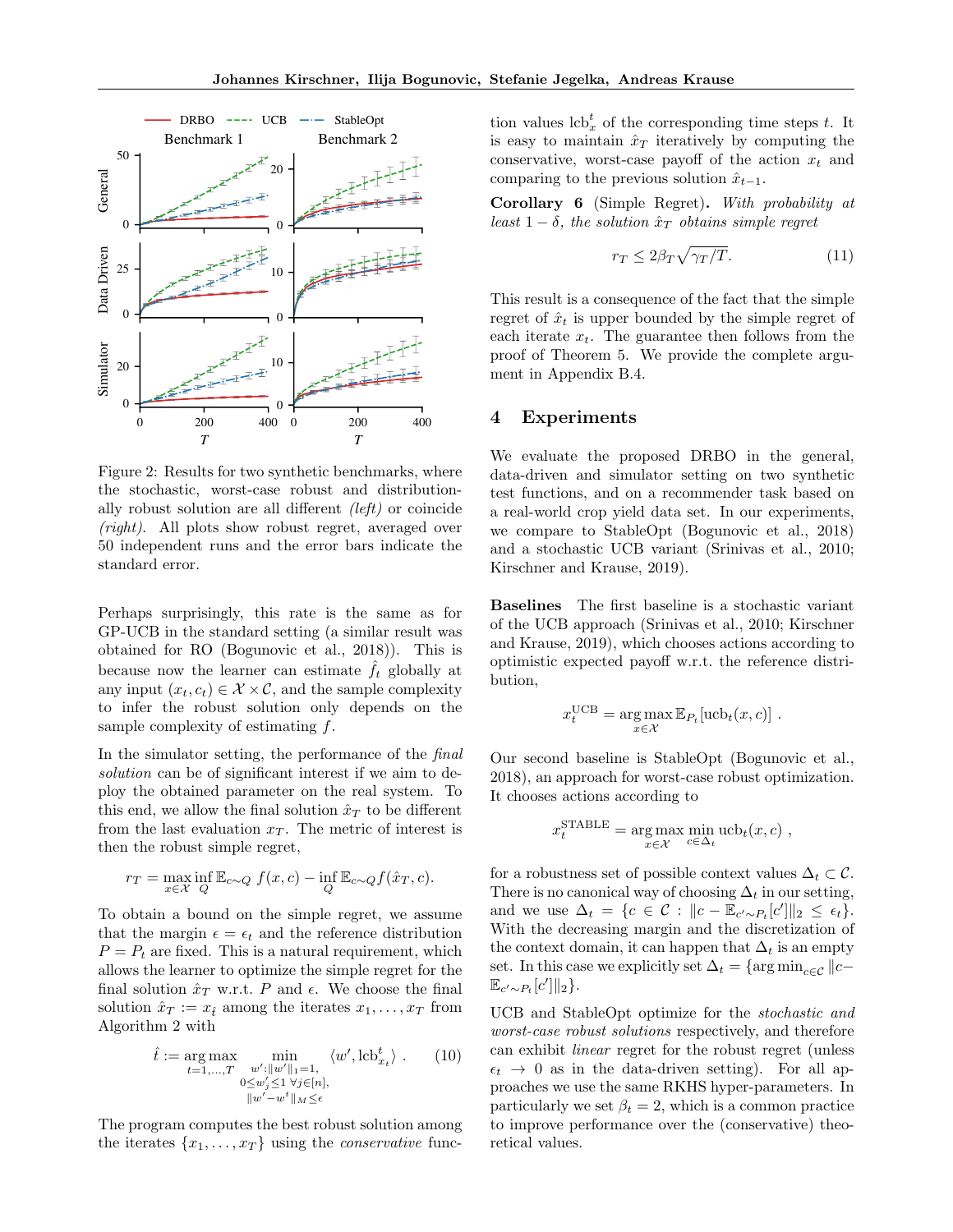Benchmarks Our first synthetic benchmark is the function illustrated in the introduction. The reference distribution is  $P_t = \mathcal{N}(0.5, 0.05)$  and the true sampling distribution is  $P^* = \mathcal{N}(0.45, 0.1)$ . For simplicity, we set the margin to the exact MMD distance  $\epsilon_t := d(P_t, P^*)$ . On this function, the stochastic, worst-case robust and distributionally robust solution all differ, which leads to linear robust regret for UCB and StableOpt. The second synthetic benchmark is chosen such that stochastic, worst-case and distributionally robust solutions coincide, with the same choice of  $P_t$ ,  $P^*$  and  $\epsilon_t$  as before. See Appendix C, Fig. 4a for a contour plot. Fig. 2 illustrates the results.

Further, we evaluate the methods on real-world wind power data (Data Package Time Series, 2019). Wind power forecasting is an important task (Wang et al., 2011) as power sources that can be effectively scheduled are valuable on the global energy market. In our problem setup, we take hourly recorded wind power data from 2013/14 and use a 48h sliding window to compute an empirical reference distribution for each time step. The decision variable  $x$  is the amount of energy that is guaranteed to be delivered in the next hour after the end of the window. The contextual variable  $c$ is the actual power generation which we take from the data set. We choose the reward (revenue) function:

$$
f(x, c) = 0.1 \max(c - x, 0) + \min(x, c) - 5 \max(x - c, 0).
$$

There is a 0.1 reward/energy that was not committed ahead of time, 1 reward/energy for committed energy and −5 penalty for committed energy that is not delivered (if the wind generation was too low). For each time step, we use the simulator scenario to compute the robust/stochastic/stable solution; and evaluate the performance on the data set. In Figure 3, we report the cumulative revenue of the different solutions deployed at each time step; this corresponds to the total revenue obtained during the year. The additional baseline is a "zero commitment strategy"  $(x_t = 0)$ . The figure also shows cumulative robust regret. Clearly, the stochastic solution is different from the robust one, hence UCB obtains linear robust regret. In fact, in this case if the DRO objective is solved exactly for each step, the DRBO method would obtain zero robust regret (we compute the solution according to (10) after  $T = 100$ steps, therefore an optimization error may remain).

## 5 Conclusion

In this work, we introduced and studied distributionally robust Bayesian optimization, where the goal is to be robust against the worst-case contextual distribution among a specified uncertainty set of distributions. Specifically, we focused on uncertainty sets determined



Figure 3: Wind power prediction. We show cumulative revenue (top) and robust regret (bottom). StableOpt is too conservative to perform well on either objective. UCB does not account for the distributional shift on the sliding window. By definition, DRBO chooses the robust solution most of the time, therefore achieves (almost) zero robust regret.

by the MMD distance. For a few settings of interest that differ in how the contextual parameter is realized, we provided the first DRBO algorithms with theoretical guarantees. In the experimental study, we demonstrated improvements in terms of robust expected regret over stochastic and worst-case BO baselines.

Our algorithms rely on solving the inner adversary problem, which, in our case, is a linear program with convex constraints. This program can be solved efficiently but is of size  $|\mathcal{C}|$ , which currently limits the method to relatively small context sets. The formulation and the theory continue to hold for large or continuous context sets, but finding a tractable algorithmic approximation is an interesting direction for future work. Finally, while the considered kernel-based MMD distance fits well with the kernel-based regularity assumptions used in BO, an interesting direction is to extend the ideas to other uncertainty sets used in machine learning, such as the ones defined by φ-divergences and Wasserstein distance. In fact, our approach is still applicable in the case of other divergences, as long as the uncertainty set of distributions is convex and the inner problem can be solved efficiently.

## Acknowledgement

This project has received funding from the European Research Council (ERC) under the European Union's Horizon 2020 research, innovation programme grant agreement No 815943, and NSF CAREER award 1553284. IB is supported by ETH Zürich Postdoctoral Fellowship 19-2 FEL-47.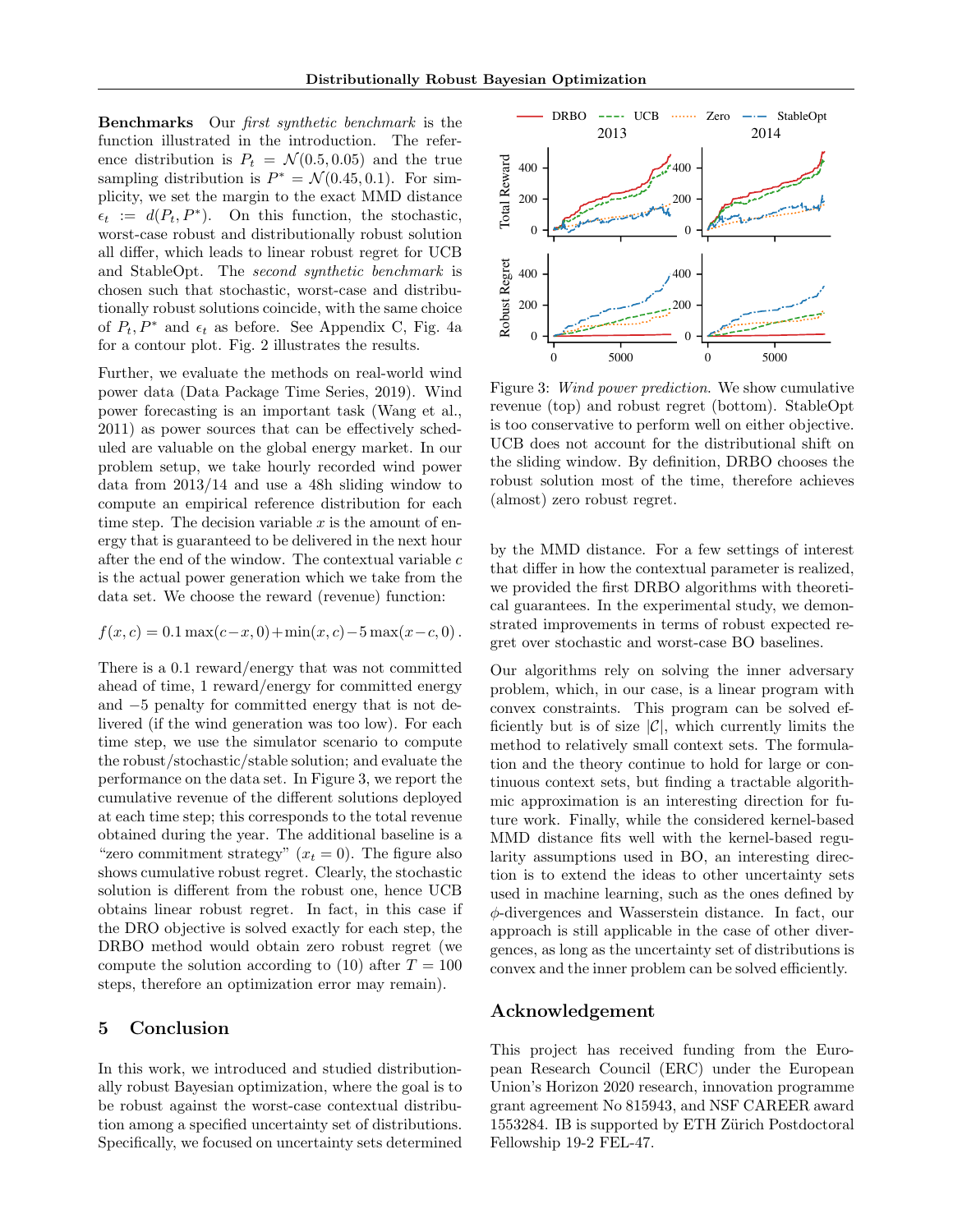## References

- Abbasi-Yadkori, Y. (2013). Online learning for linearly parametrized control problems.
- Amodei, D., Olah, C., Steinhardt, J., Christiano, P., Schulman, J., and Mané, D. (2016). Concrete problems in AI safety. arXiv preprint arXiv:1606.06565.
- Beland, J. J. and Nair, P. B. (2017). Bayesian optimization under uncertainty. NIPS BayesOpt 2017 workshop.
- Ben-Tal, A., Den Hertog, D., De Waegenaere, A., Melenberg, B., and Rennen, G. (2013). Robust solutions of optimization problems affected by uncertain probabilities. Management Science, 59(2):341–357.
- Bertsimas, D., Gupta, V., and Kallus, N. (2018). Datadriven robust optimization. Mathematical Programming, 167(2):235–292.
- Bińkowski, M., Sutherland, D. J., Arbel, M., and Gretton, A. (2018). Demystifying mmd gans. arXiv preprint arXiv:1801.01401.
- Bogunovic, I., Scarlett, J., and Cevher, V. (2016a). Time-varying Gaussian process bandit optimization. In International Conference on Artificial Intelligence and Statistics (AISTATS), pages 314–323.
- Bogunovic, I., Scarlett, J., Jegelka, S., and Cevher, V. (2018). Adversarially robust optimization with Gaussian processes. In Conference on Neural Information Processing Systems (NeurIPS), pages 5760– 5770.
- Bogunovic, I., Scarlett, J., Krause, A., and Cevher, V. (2016b). Truncated variance reduction: A unified approach to Bayesian optimization and level-set estimation. In Advances in Neural Information Processing Systems (NIPS), pages 1507–1515.
- Chowdhury, S. R. and Gopalan, A. (2017). On kernelized multi-armed bandits. In International Conference on Machine Learning (ICML), pages 844–853.
- Chwialkowski, K., Strathmann, H., and Gretton, A. (2016). A kernel test of goodness of fit. JMLR: Workshop and Conference Proceedings.
- Data Package Time Series, O. (2019). Open power system data. https://doi.org/10.25832/time\_ series/2019-06-05. Version 2019-06-05 (Primary data from various sources, for a complete list see URL).
- Djolonga, J., Krause, A., and Cevher, V. (2013). Highdimensional Gaussian process bandits. In Advances in Neural Information Processing Systems (NIPS), pages 1025–1033.
- Esfahani, P. M. and Kuhn, D. (2018). Data-driven distributionally robust optimization using the wasserstein metric: Performance guarantees and tractable

reformulations. Mathematical Programming, 171(1- 2):115–166.

- Gao, R., Chen, X., and Kleywegt, A. J. (2017). Wasserstein distributional robustness and regularization in statistical learning. arXiv preprint arXiv:1712.06050.
- Gardner, J. R., Kusner, M. J., Xu, Z. E., Weinberger, K. Q., and Cunningham, J. P. (2014). Bayesian optimization with inequality constraints. In ICML, pages 937–945.
- Gelbart, M. A., Snoek, J., and Adams, R. P. (2014). Bayesian optimization with unknown constraints. arXiv preprint arXiv:1403.5607.
- Goh, J. and Sim, M. (2010). Distributionally robust optimization and its tractable approximations.  $Op$ erations research, 58(4-part-1):902–917.
- Gretton, A., Borgwardt, K. M., Rasch, M. J., Schölkopf, B., and Smola, A. (2012). A kernel twosample test. Journal of Machine Learning Research, 13(Mar):723–773.
- Hennig, P. and Schuler, C. J. (2012). Entropy search for information-efficient global optimization. Journal of Machine Learning Research, 13(Jun):1809– 1837.
- Kandasamy, K., Schneider, J., and Póczos, B. (2015). High dimensional Bayesian optimisation and bandits via additive models. In International Conference on Machine Learning (ICML), pages 295–304.
- Kirschner, J. and Krause, A. (2018). Information directed sampling and bandits with heteroscedastic noise. In Proc. International Conference on Learning Theory (COLT).
- Kirschner, J. and Krause, A. (2019). Stochastic bandits with context distributions.
- Kirschner, J., Mutn`y, M., Hiller, N., Ischebeck, R., and Krause, A. (2019). Adaptive and safe Bayesian optimization in high dimensions via one-dimensional subspaces. arXiv preprint arXiv:1902.03229.
- Krause, A. and Ong, C. S. (2011). Contextual Gaussian process bandit optimization. In Advances in Neural Information Processing Systems (NIPS), pages 2447–2455.
- Lamprier, S., Gisselbrecht, T., and Gallinari, P. (2018). Profile-based bandit with unknown profiles. The Journal of Machine Learning Research, 19(1):2060–2099.
- Martinez-Cantin, R., Tee, K., and McCourt, M. (2017). Practical Bayesian optimization in the presence of outliers. *arXiv preprint arXiv:1712.04567*.
- Muandet, K., Fukumizu, K., Sriperumbudur, B., Schölkopf, B., et al. (2017). Kernel mean embedding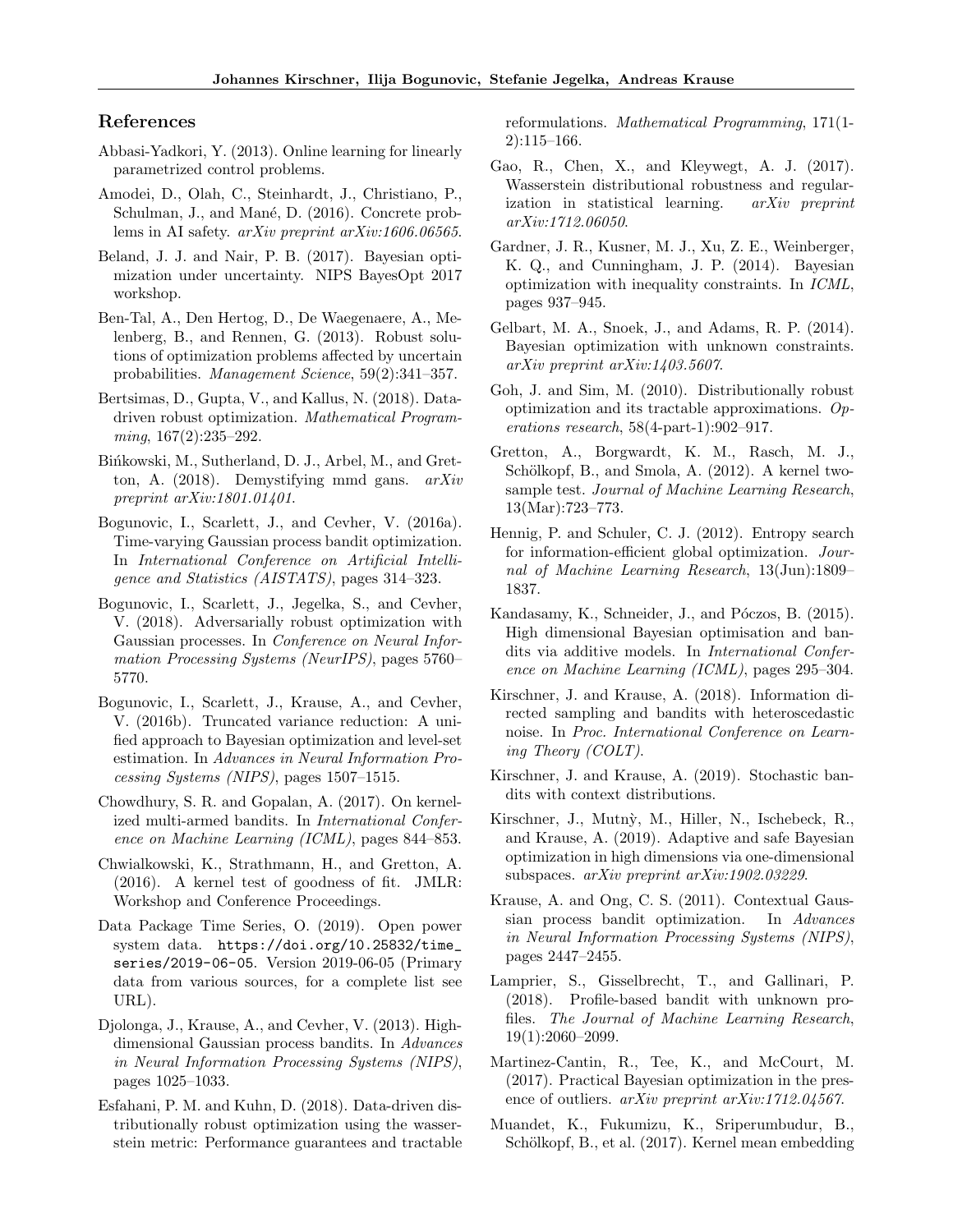of distributions: A review and beyond. Foundations and Trends <sup>R</sup> in Machine Learning, 10(1-2):1–141.

- Namkoong, H. and Duchi, J. C. (2017). Variancebased regularization with convex objectives. In Advances in Neural Information Processing Systems, pages 2971–2980.
- Nguyen, T. T., Gupta, S., Ha, H., Rana, S., and Venkatesh, S. (2020). Distributionally robust bayesian quadrature optimization. arXiv preprint arXiv:2001.06814.
- Nogueira, J., Martinez-Cantin, R., Bernardino, A., and Jamone, L. (2016). Unscented Bayesian optimization for safe robot grasping. In 2016 IEEE/RSJ International Conference on Intelligent Robots and Systems (IROS), pages 1967–1972. IEEE.
- Oliveira, R., Ott, L., and Ramos, F. (2019). Bayesian optimisation under uncertain inputs. arXiv preprint arXiv:1902.07908.
- Rahimian, H. and Mehrotra, S. (2019). Distributionally robust optimization: A review.  $arXiv$  preprint arXiv:1908.05659.
- Rasmussen, C. E. and Williams, C. K. (2006). Gaussian processes for machine learning, volume 1. MIT press Cambridge.
- Scarf, H. E. (1957). A min-max solution of an inventory problem. Technical report, RAND CORP SANTA MONICA CALIF.
- Sessa, P. G., Bogunovic, I., Kamgarpour, M., and Krause, A. (2019). No-regret learning in unknown games with correlated payoffs. In Conference on Neural Information Processing Systems (NeurIPS).
- Sinha, A., Namkoong, H., and Duchi, J. (2017). Certifying some distributional robustness with principled adversarial training. arXiv preprint arXiv:1710.10571.
- Srinivas, N., Krause, A., Kakade, S. M., and Seeger, M. (2010). Gaussian process optimization in the bandit setting: No regret and experimental design. In International Conference on Machine Learning  $(ICML)$ , pages 1015–1022.
- Staib, M. and Jegelka, S. (2019). Distributionally robust optimization and generalization in kernel methods. In Advances in Neural Information Processing Systems (NeurIPS).
- Staib, M., Wilder, B., and Jegelka, S. (2018). Distributionally robust submodular maximization. arXiv preprint arXiv:1802.05249.
- Sutherland, D. J., Tung, H.-Y., Strathmann, H., De, S., Ramdas, A., Smola, A., and Gretton, A. (2016). Generative models and model criticism via optimized maximum mean discrepancy. arXiv preprint arXiv:1611.04488.
- Valko, M., Korda, N., Munos, R., Flaounas, I., and Cristianini, N. (2013). Finite-time analysis of kernelised contextual bandits. arXiv preprint arXiv:1309.6869.
- Wang, X., Guo, P., and Huang, X. (2011). A review of wind power forecasting models. Energy procedia, 12:770–778.
- Wang, Z. and Jegelka, S. (2017). Max-value entropy search for efficient Bayesian optimization. In International Conference on Machine Learning (ICML), pages 3627–3635.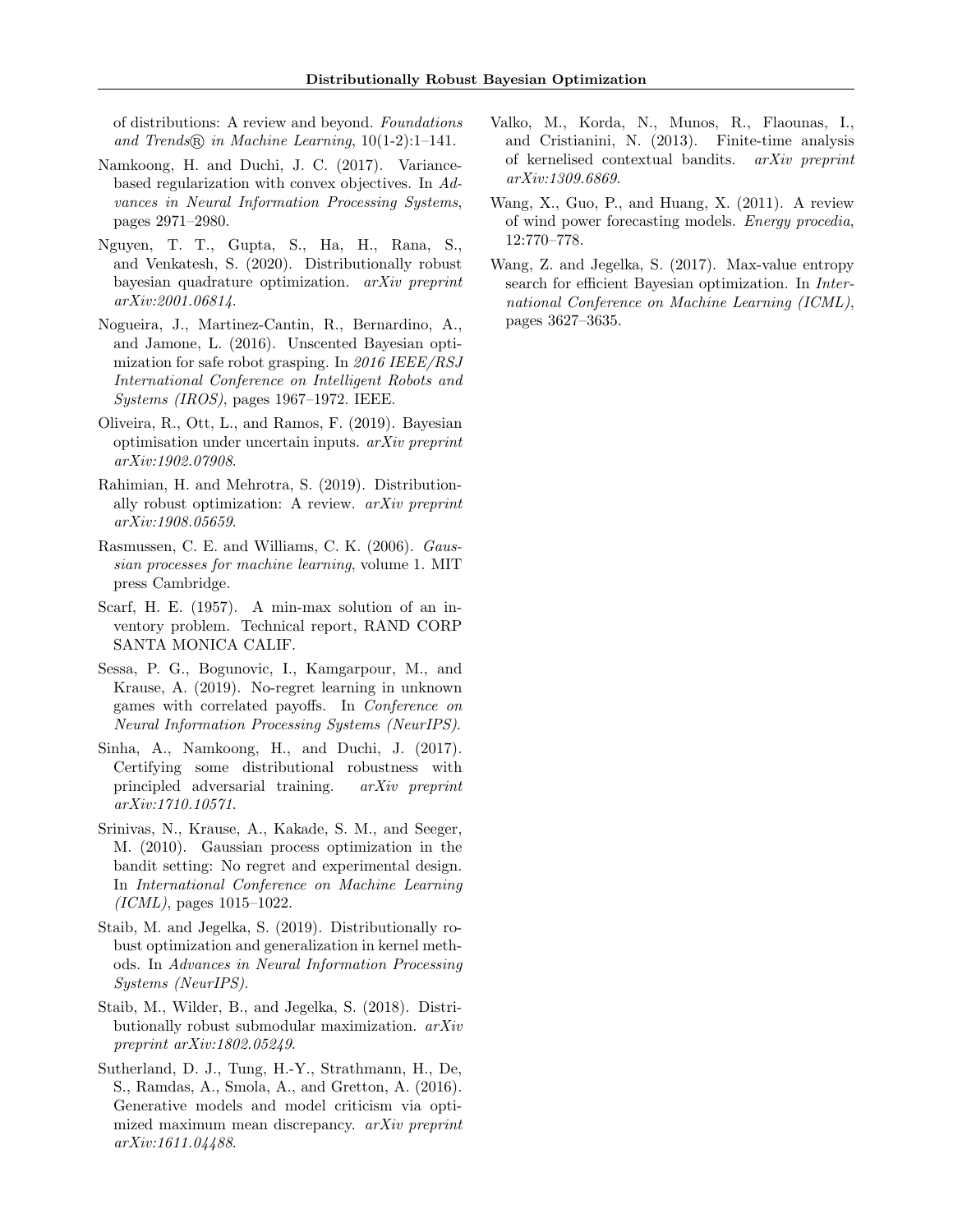## A RKHS Regression

Recall that at step t, we have data  $\mathcal{D}_t = \{(x_1, c_1, y_1), \ldots, (x_t, c_t, y_t)\}.$  The kernel ridge regression estimate is defined by,

$$
\hat{f}_t = \underset{g \in \mathcal{H}}{\arg \min} \sum_{i=1}^t (g(x_i, c_i) - y_i)^2 + ||g||_{\mathcal{H}}^2.
$$
\n(12)

Denote by  $\mathbf{y}_t = [y_1, \dots, y_t]^\top$  the vector of observations,  $(K_t)_{i,j=1,\dots,t} = k(x_i, c_i, x_j, c_j)$  the data kernel matrix, and  $k_t(x, c) = [k(x, c, c_1, x_1), \ldots, k(x, c, x_t, c_t)]^\top$  the data kernel features. We then have

$$
\hat{f}_t(x, c) = k_t(x, c)^\top (K_t + \mathbf{1}_t)^{-1} \mathbf{y}_t .
$$
\n(13)

We further have the posterior variance  $\sigma_t(x, c)^2$  that determines the width of the confidence intervals,

$$
\sigma_t(x,c)^2 = k(x,c,x,c) - k_t(x,c)^T (K_t + \mathbf{1}_t)^{-1} k_t(x,c) . \qquad (14)
$$

## B Proofs

#### B.1 Proof of Theorem 2

The robust cumulative regret is

$$
R_T = \sum_{t=1}^T \max_{x \in \mathcal{X}} \inf_{Q:d(Q, P_t) \le \epsilon_t} \mathbb{E}_Q[f(x, c)] - \inf_{Q:d(Q, P_t) \le \epsilon_t} \mathbb{E}_Q[f(x_t, c)].
$$
\n(15)

For the proof, we first bound the instantaneous robust regret,

$$
r_t = \inf_{Q:d(P_t,Q)\leq\epsilon_t} \mathbb{E}_Q[f(x_t^*,c)] - \inf_{Q:d(P_t,Q)\leq\epsilon_t} \mathbb{E}_Q[f(x_t,c)]\;, \tag{16}
$$

where we denote  $x_t^* = \arg \max_{x \in \mathcal{X}} \inf_{Q:d(P_t,Q) \leq \epsilon_t} \mathbb{E}_Q[f(x,c)]$  the true robust solution at time t. We recall the following notation,  $f_x = f(x, \cdot)$ ,  $lcb_x^t = lcb_t(x, \cdot)$  and  $ucb_x^t = ucb_t(x, \cdot)$  are vectors in  $\mathbb{R}^n$ , and  $(M)_{i,j} = k(c_i, c_j)$ . Further,  $w_i = \mathbb{P}_P[c = c_i]$  is a probability vector in  $\mathbb{R}^n$ , where n is used to denote the size of the contextual set, i.e.,  $n = |\mathcal{C}|$ . With this, note that

$$
\inf_{Q:d(P_t,Q)\leq\epsilon_t} \mathbb{E}[f(x,c)] = \inf_{\substack{w':||w'||=1,\\0\leq w'_j\leq 1 \,\forall j\in[n],\\||w'-w_t||_M\leq\epsilon_t}} \langle w', f_x \rangle \tag{17}
$$

The solution to this linear program is the worst case distribution over  $c$  if we choose action  $x$ . Define worst-case distributions  $w_x^f, w_x^{\text{lob}_t}$  and  $w_x^{\text{ucb}_t}$  for exact, optimistic and pessimistic function values (the dependence on t is implicit),

$$
w_x^f = \underset{\substack{w':\|w'\|_1=1,\\0\le w'_j\le 1\,\forall j\in[n],\\|w'-w_t\|_M\le \epsilon_t}}{\arg\min} \langle w', f_x \rangle, \qquad w_x^{\text{lcb}_t} = \underset{\substack{w':\|w'\|_1=1,\\0\le w'_j\le 1\,\forall j\in[n],\\|w'-w_t\|_M\le \epsilon_t}}{\arg\min} \langle w', \text{lcb}_x^t \rangle, \qquad w_x^{\text{ucbt}} = \underset{\substack{w':\|w'\|_1=1,\\0\le w'_j\le 1\,\forall j\in[n],\\|w'-w_t\|_M\le \epsilon_t}}{\arg\min} \langle w', \text{ucb}_x^t \rangle. \qquad (18)
$$

By combining (8) and (18), we can upper and lower bound the objective as follows:

$$
\langle w_x^{\text{leb}_t}, \text{leb}_x^t \rangle \le \inf_{\substack{w': ||w'||_1 = 1, \\ 0 \le w'_j \le 1 \ \forall j \in [n], \\ ||w' - w_t||_M \le \epsilon_t}} \langle w', f_x \rangle \le \langle w_x^{\text{ucb}_t}, \text{ucb}_x^t \rangle. \tag{19}
$$

Recall that Algorithm 1 takes actions  $x_t = \arg \max_{x \in \mathcal{X}} \langle w_x^{\text{ucb}_t}, \text{ucb}_x^t \rangle$ , and note that  $||w_{xt}^{\text{lcb}_t} - w_t^*||_M \leq \epsilon_t$  where  $(w_t^*)_i = \mathbb{P}_{P_t^*}[c = c_i]$  is the probability vector from the true sampling distribution at time t. For any  $x \in \mathcal{X}$ , we proceed to bound the instantaneous regret,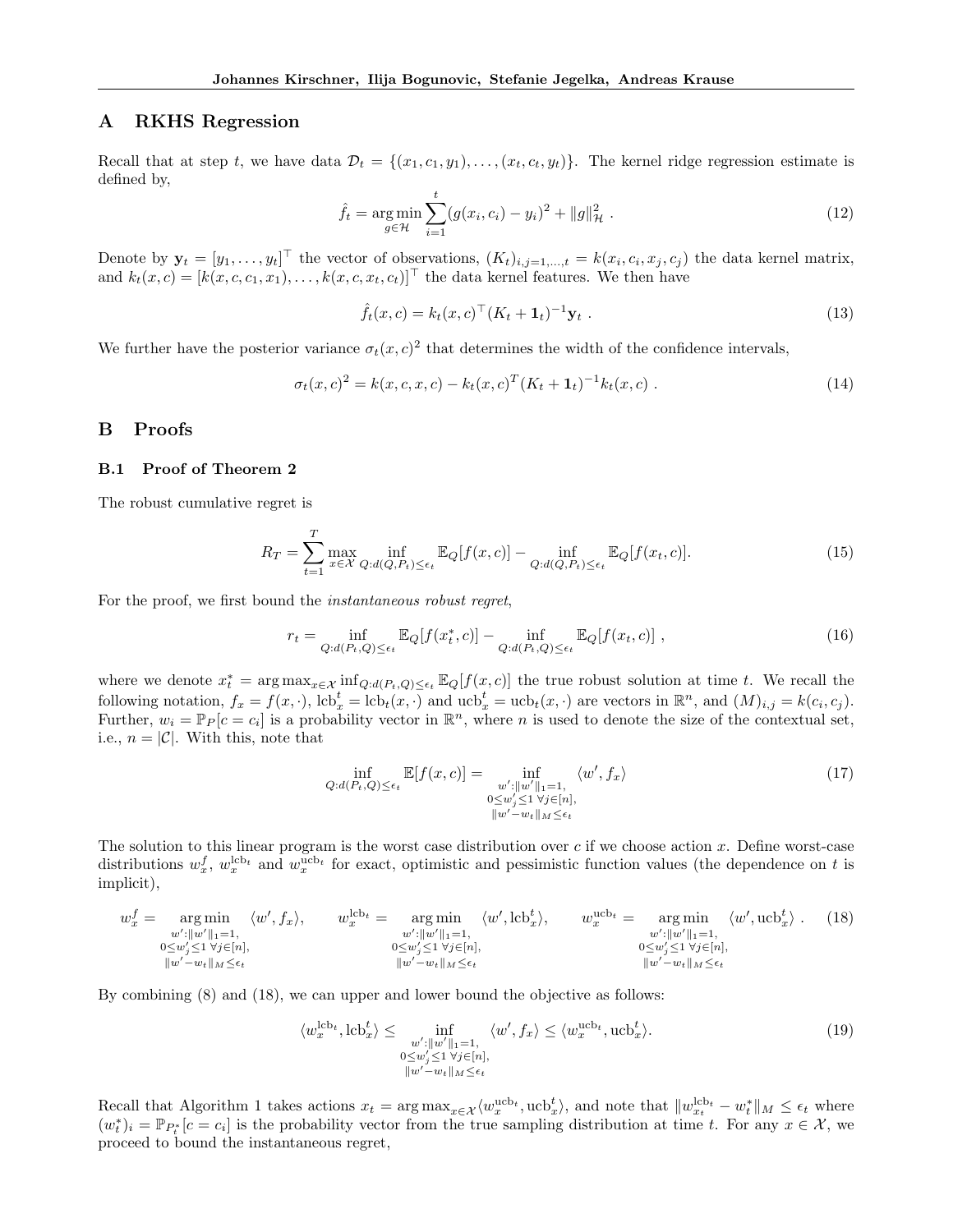$$
r_t = \inf_{Q:d(P,Q)\leq\epsilon} \mathbb{E}_Q[f(x_t^*, c)] - \inf_{Q:d(P,Q)\leq\epsilon} \mathbb{E}_Q[f(x_t, c)]
$$
\n(20)

$$
\stackrel{\text{(i)}}{\leq} \langle w_{x_t^*}^{\text{ucb}_t}, \text{ucb}_{x_t^*}^t \rangle - \langle w_{x_t}^f, f_{x_t} \rangle \tag{21}
$$

$$
\stackrel{(ii)}{\leq} \langle w_{x_t}^{\text{ucb}_t}, \text{ucb}_{x_t}^t \rangle - \langle w_{x_t}^f, f_{x_t} \rangle \tag{22}
$$

$$
\stackrel{(iii)}{\leq} \langle w_t^*, \text{ucb}_{x_t}^t \rangle - \langle w_{x_t}^f, f_{x_t} \rangle \tag{23}
$$

$$
= \langle w_t^*, f_{x_t} \rangle + \langle w_t^*, \operatorname{ucb}_{x_t}^t - f_{x_t} \rangle - \langle w_{x_t}^f, f_{x_t} \rangle \tag{24}
$$

$$
= \langle w_t^*, \operatorname{ucb}_{x_t}^t - f_{x_t} \rangle + \langle w_t^* - w_{x_t}^f, f_{x_t} \rangle \tag{25}
$$

$$
\stackrel{(iv)}{\leq} 2\beta_t \langle w_t^*, \sigma_t(x_t, \cdot) \rangle + \|w_t^* - w_{x_t}^f\|_M \|f_{x_t}\|_{M^{-1}} \tag{26}
$$

$$
\stackrel{(v)}{\leq} 2\beta_t \langle w_t^*, \sigma_t(x_t, \cdot) \rangle + 2\epsilon_t \| f_{x_t} \|_{M^{-1}} \tag{27}
$$

$$
\leq 2\beta_T \langle w_t^*, \sigma_t(x_t, \cdot) \rangle + 2\epsilon_t B' \tag{28}
$$

Here, (i) follows from the definition of the upper bound (19), (ii) is by the choice of  $x_t$ , (iii) follows from the fact that  $w_{x_t}^{\text{ucb}_t}$  is a minimizer, (iv) uses again the confidence bounds and (v) follows from  $d_{x_t}(P^*,Q) \leq \epsilon_t$ . Finally, the following holds for the instantaneous regret:  $r_t = \max_{x \in \mathcal{X}} r_t(x) \leq 2\beta_T \langle w_t^*, \sigma_t(x_t, \cdot) \rangle + 2\epsilon_t B'.$ 

We now continue to bound the cumulative regret  $R_T = \sum_{t=1}^T r_t$ . To this end, we first apply the Cauchy-Schwarz inequality as in the standard proof, and then Jensen's inequality to find,

$$
R_T \le 2\beta_T \sum_{t=1}^T \langle w_t^*, \sigma_t(x_t, \cdot) \rangle + 2B' \sum_{t=1}^T \epsilon_t
$$
\n(29)

$$
\leq 2\beta_T \sqrt{T \sum_{t=1}^T \langle w_t^*, \sigma_t(x_t, \cdot) \rangle^2 + 2B' \sum_{t=1}^T \epsilon_t}
$$
\n(30)

$$
\leq 2\beta_T \sqrt{T \sum_{t=1}^T \langle w_t^*, \sigma_t(x_t, \cdot)^2 \rangle + 2B' \sum_{t=1}^T \epsilon_t}.
$$
\n(31)

To complete the proof, we need to relate  $\sum_{t=1}^{T} \langle w_t^*, \sigma_t(x_t, \cdot) \rangle^2$  to the observed posterior variance  $\sum_{t=1}^{T} \sigma_t(x_t, c_t)^2$ . For this, we apply Lemma 7 below. Note that  $\sigma_t(x_t, c_t)^2 \leq 1$  by our assumption that  $k(x, c, x', c') \leq 1$ . Hence, w.p. at least  $1 - \delta$ ,

$$
\sum_{t=1}^{T} \langle w_t^*, \sigma_t(x_t, \cdot)^2 \rangle \le 2 \sum_{t=1}^{T} \sigma_t(x_t, c_t)^2 + 8 \log \left( \frac{6}{\delta} \right)
$$
\n(32)

Finally, using that  $x \le 2\alpha \log(1+x)$  for all  $x \in [0, \alpha]$ ,

$$
\sum_{t=1}^{T} \sigma_t(x_t, c_t)^2 \le \sum_{t=1}^{T} 2 \log \left( 1 + \sigma_t(x_t, c_t)^2 \right) \le 2\gamma_T \tag{33}
$$

The last inequality follows from Lemma 3 in Chowdhury and Gopalan (2017). The final regret bound is therefore,

$$
R_T \le 4\beta_T \sqrt{T(\gamma_T + 4\log\left(\frac{6}{\delta}\right))} + 2B' \sum_{t=1}^T \epsilon_t,\tag{34}
$$

A union bound over the events such that both Lemma 1 and Lemma 7 hold, yields probability  $\geq 1-2\delta$  for the complete statement and completes the proof.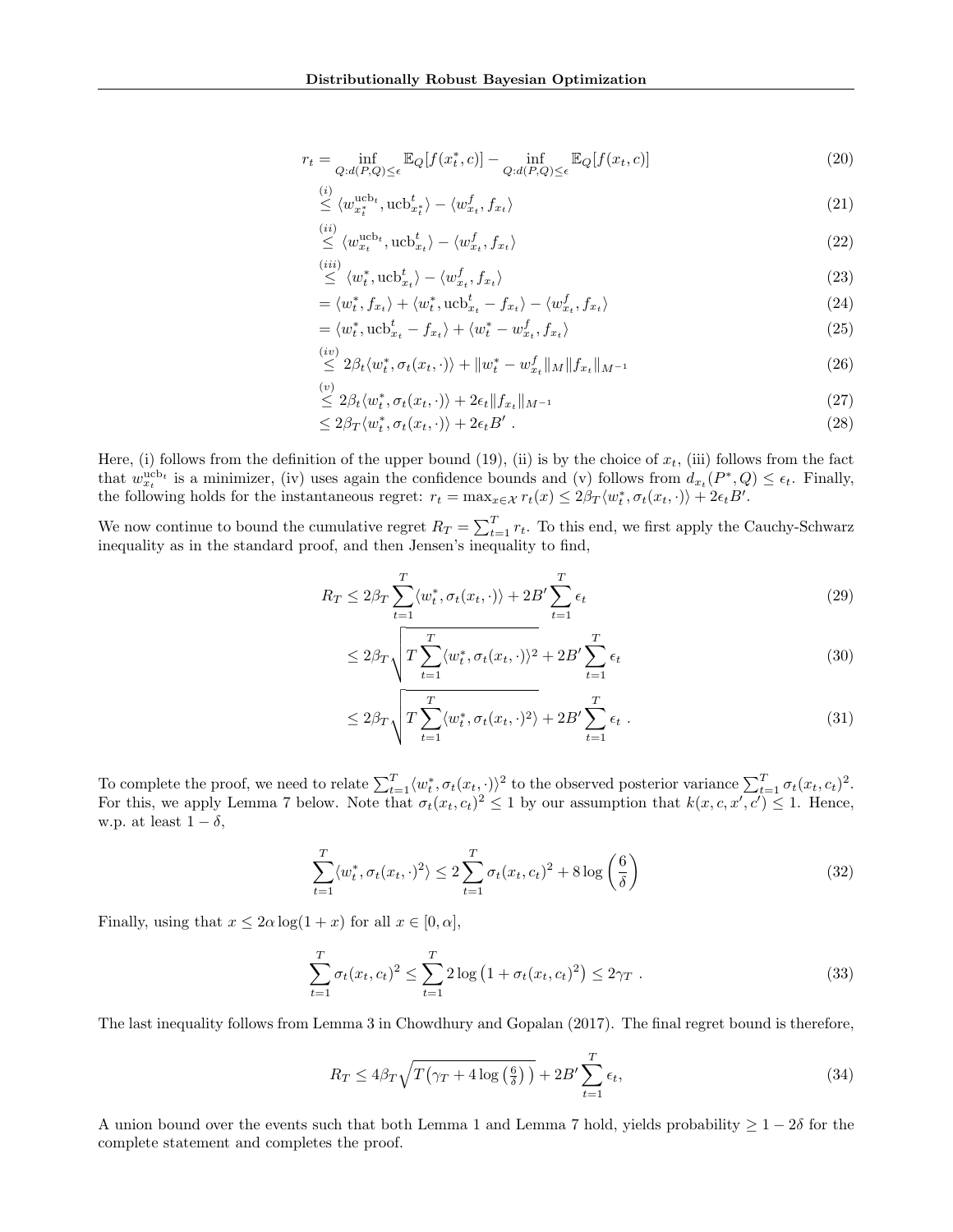**Lemma 7** (Concentration of conditional mean, Lemma 3 in Kirschner and Krause (2018)). Let  $S_t \geq 0$  be nonnegative stochastic process adapted to a filtration  $\{\mathcal{F}_t\}$ , and define  $m_t = \mathbb{E}[S_t|\mathcal{F}_{t-1}]$ . Further assume that  $S_t \leq B$ for  $B \geq 1$ . Then, for any  $T \geq 1$ , with probability at least  $1 - \delta$  it holds that,

$$
\sum_{t=1}^{T} m_t \le 2 \sum_{t=1}^{T} S_t + 4B \log \frac{1}{\delta} + 8B \log(4B) + 1
$$
  

$$
\le 2 \sum_{t=1}^{T} S_t + 8B \log \frac{6B}{\delta}
$$

#### B.2 Proof of Corollary 4

Note that with  $\delta_t = \frac{2\delta}{\pi^2 t^2}$ , the result from Lemma 3 holds with probability at least  $1 - \delta/3$  by the union bound over all steps  $t = 1, 2, 3, \ldots$ , i.e.

$$
d(\hat{P}_t, P^*) \le \frac{1}{\sqrt{t}} \left( 2 + \sqrt{2 \log \frac{\pi^2 t^2}{2\delta}} \right) = \epsilon_t
$$
\n(35)

Therefore, with probability at least  $1-\delta/3$ ,  $P^* \in \mathcal{U}_t$ . The results follows from Theorem 2 and another application of the union bound. Finally we use that  $\sum_{t=1}^{T} t^{-1/2} \leq 2\sqrt{2\pi}$ T to complete the proof of the corollary.

#### B.3 Proof of Theorem 5

Recall that Algorithm 2 takes the actions  $x_t = \arg \max_{x \in \mathcal{X}} \langle w_x^{\text{ucb}_t}, \text{ucb}_x^t \rangle$  and  $c_t = \arg \max_{c \in \mathcal{C}} \sigma_t(x_t, c)$ . We begin to bound  $r_t$  similar as in the proof of the general regret bound.

$$
r_t(x) = \inf_{Q:d(P_t,Q) \le \epsilon_t} \mathbb{E}_Q[f(x,c)] - \inf_{Q:d(P_t,Q) \le \epsilon_t} \mathbb{E}_Q[f(x_t,c)] \tag{36}
$$

$$
\stackrel{(i)}{\leq} \langle w_x^{\text{ucb}_t}, \text{ucb}_x^t \rangle - \langle w_{x_t}^{\text{lcb}_t}, \text{lcb}_{x_t}^t \rangle \tag{37}
$$

$$
\overset{(ii)}{\leq} \langle w_{x_t}^{\text{ucb}_t}, \text{ucb}_{x_t}^t \rangle - \langle w_{x_t}^{\text{lcb}_t}, \text{lcb}_{x_t}^t \rangle \tag{38}
$$

$$
\stackrel{(iii)}{\leq} \langle w_{x_t}^{\text{lcb}_t}, \text{ucb}_{x_t}^t \rangle - \langle w_{x_t}^{\text{lcb}_t}, \text{lcb}_{x_t}^t \rangle \tag{39}
$$

$$
\leq 2\beta_t \sigma_t(x_t, c_t) \tag{40}
$$

Here, as before, (i) replaces the function values by over/under-estimated values of the upper/lower confidence bounds, (ii) uses the choice of the UCB action and (iii) uses that  $w_{x_t}^{\text{ucb}_t}$  is a minimizer of  $\langle w_{x_t}^{\text{ucb}_t}, \text{ucb}_{x_t}^t \rangle$ . The last inequality (iv) uses that  $c_t$  maximizes  $\sigma_t(x_t, c_t)$  as well as that  $w_{x_t}^{\text{leb}_t}$  is a probability vector. With that, the cumulative regret bound follows via the standard argument.

#### B.4 Proof of Corollary 6

To bound the simple regret, recall that  $\hat{t} = \arg \max_{t=1,...,T} \inf_{Q} \mathbb{E}_{Q}[\mathrm{lcb}_{t}(x_{t}, c)]$  and  $\hat{x}_{T} = x_{\hat{t}}$ . For any  $t = 1, ..., T$ we have that,

$$
r_T = \max_{x \in \mathcal{X}} \inf_{Q:d(Q,P) \le \epsilon} \mathbb{E}_Q f(x,c) - \inf_{Q:d(Q,P) \le \epsilon} \mathbb{E}_Q f(\hat{x}_T, c)
$$
(41)

$$
\stackrel{(i)}{\leq} \max_{x \in \mathcal{X}} \langle w_x^{\text{ucb}_t}, \text{ucb}_x^t \rangle - \langle w_{\hat{x}_T}^{\text{lcb}_t}, \text{lcb}_{\hat{x}_T}^{\hat{t}} \rangle \tag{42}
$$

$$
\stackrel{(ii)}{=} \max_{x \in \mathcal{X}} \langle w_x^{\text{ucb}_t}, \text{ucb}_x^t \rangle - \max_{s=1,\dots,T} \langle w_{x_s}^{\text{lcb}_s}, \text{lcb}_{x_s}^s \rangle \tag{43}
$$

$$
\stackrel{(iii)}{\leq} \langle w_{x_t}^{\text{ucb}_t}, \text{ucb}_{x_t}^t \rangle - \langle w_{x_t}^{\text{lcb}_t}, \text{lcb}_{x_t}^t \rangle \tag{44}
$$

$$
\stackrel{(iv)}{\leq} \langle w_{x_t}^{\text{lcb}_t}, \text{ucb}_{x_t}^t \rangle - \langle w_{x_t}^{\text{lcb}_t}, \text{lcb}_{x_t}^t \rangle \tag{45}
$$

$$
\leq 2\beta_t \sigma_t(x_t, c_t) \tag{46}
$$